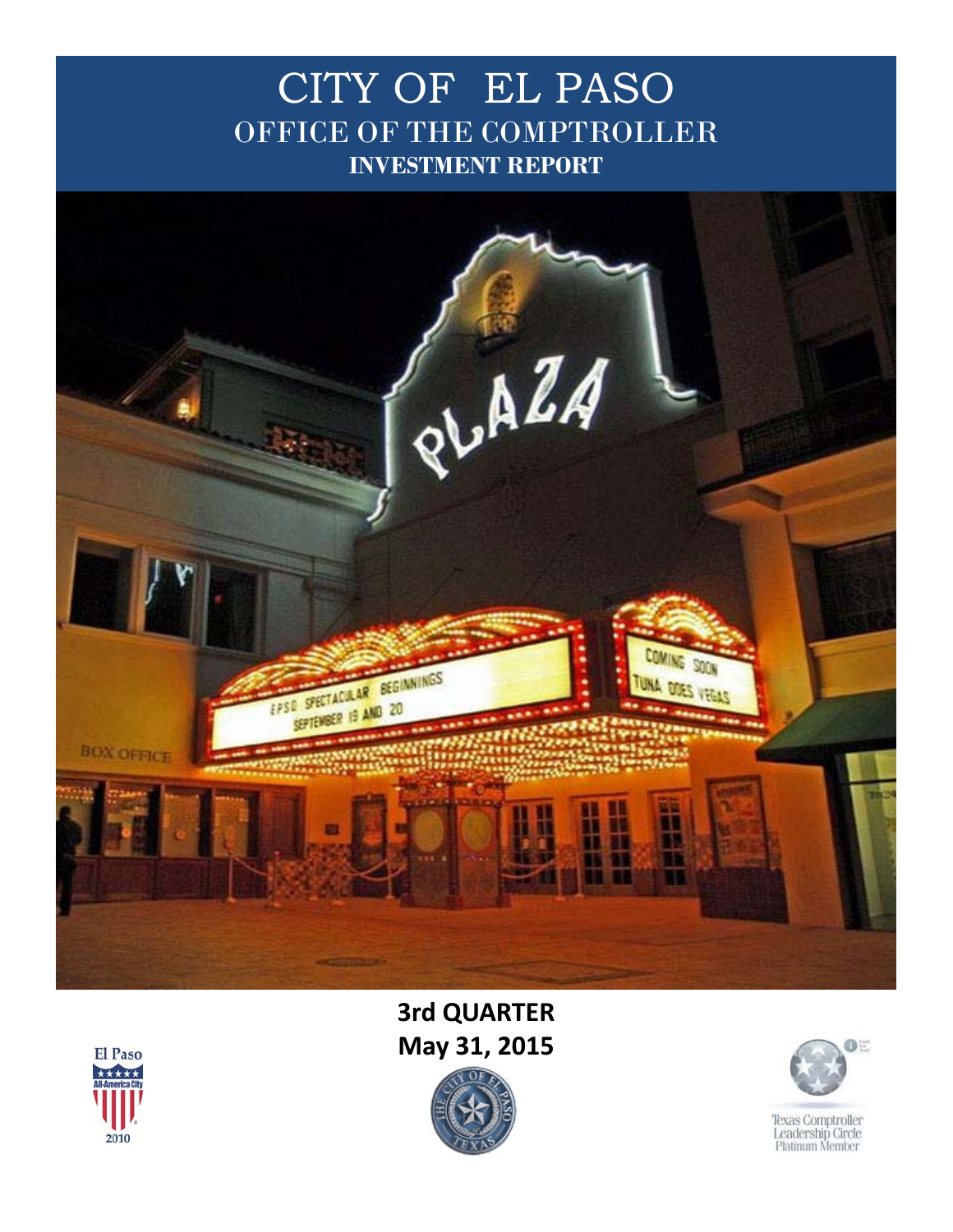#### *The City of El Paso Texas Executive Summary*

### *Table of Contents*

### **Investment Report for 3rd Quarter Ending May 31, 2015**

| Summary                                               | Page |
|-------------------------------------------------------|------|
| <b>Management Letter</b>                              | 1    |
| City of El Paso Portfolio                             | 5    |
| Analysis                                              |      |
| Portfolio Composition Review                          | 6    |
| Yield Analysis for Quarter                            | 7    |
| Maturity & Duration Analysis                          | 8    |
| Portfolio Holdings Distribution by Maturity Range     | 9    |
| <b>Treasury Benchmark Yield Analysis</b>              | 10   |
| Portfolio Performance Comparison                      | 11   |
| <b>Interest Earned by Security Sector for Quarter</b> | 12   |
| Reports                                               |      |
| <b>Total Return Report</b>                            | 13   |
| <b>Texas Compliance Summary</b>                       | 14   |
| <b>Texas Compliance Details</b>                       | 15   |
| Monthly General Ledger Report                         | 16   |
| Portfolio Activity                                    | 17   |
| Monthly Activity by Action                            | 18   |
| <b>Investment Purchases by Broker/Dealer</b>          | 20   |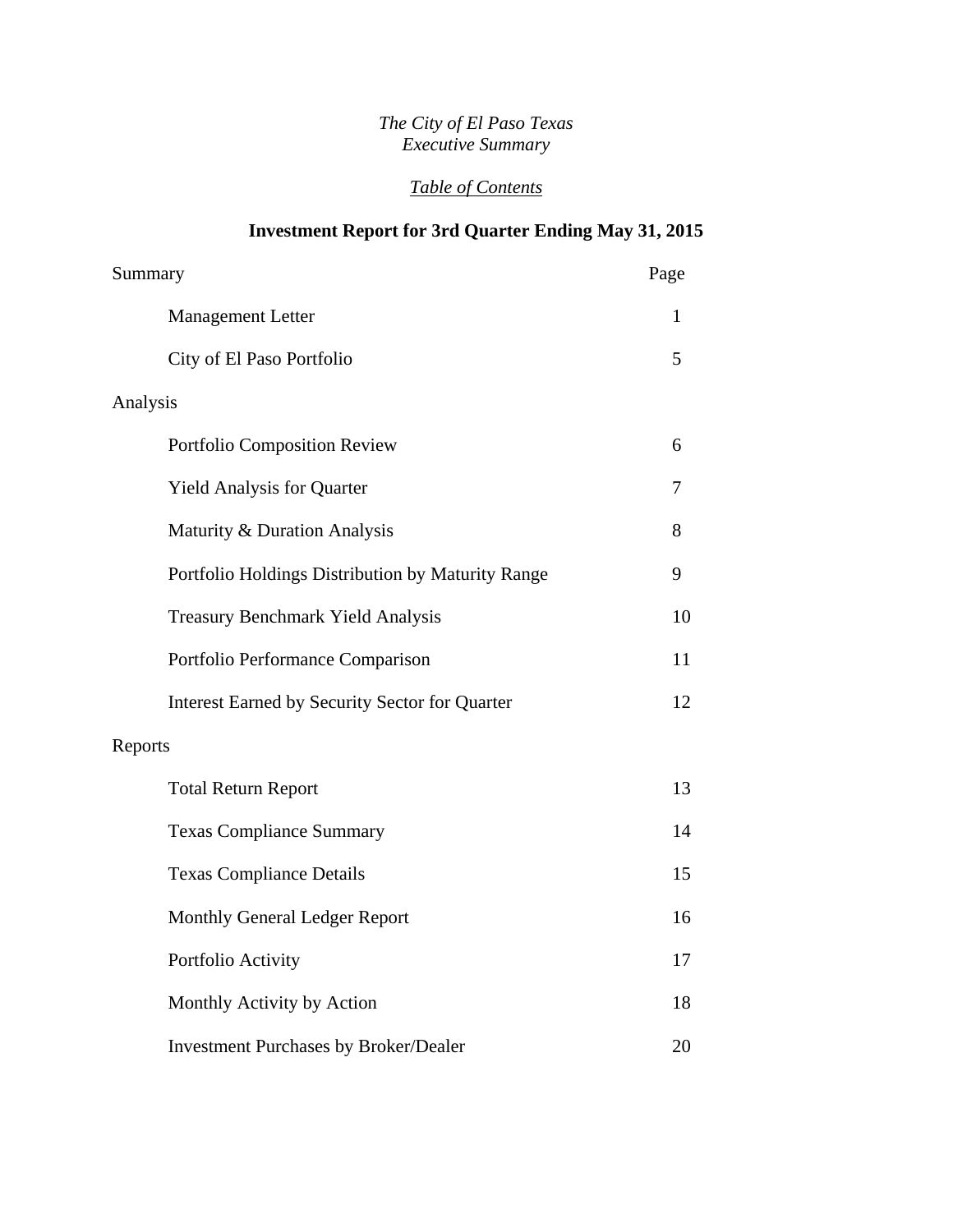

| <b>Mayor</b><br>Oscar Leeser | To:<br>From:<br>Date:<br>Subject: | Mr. Tommy Gonzalez, City Manager<br><b>Investment Committee Members</b><br>June 30, 2015<br>3 <sup>rd</sup> Otr. Investment Report for Period Ending May 31, 2015 |
|------------------------------|-----------------------------------|-------------------------------------------------------------------------------------------------------------------------------------------------------------------|
|                              |                                   |                                                                                                                                                                   |

**City Council** 

District 1 Ann Morgan Lilly

District 2 Larry Romero

District 3 Emma Acosta

District 4 Carl L. Robinson

District 5 Dr. Michiel R. Noe

District 6 Claudia Ordaz

> District 7 Lily Limón

District 8 Cortney C. Niland

**City Manager Tommy Gonzalez** 

Submitted for your review and acceptance is the City of El Paso Third Quarter Investment Report including documentation for 3rd quarter investments and performance evaluations. The Investment Officers have conformed to all state laws and statutes which govern the investment of public funds, including but not by way of limitations, the Public Fund Investment Act, Chapter 2256, Government Code, the City's Investment Policy and adopted investment strategies. All funds were invested to meet cash flow requirements for operations, capital projects and debt service payments.

For fiscal year 2015, Investment Committee has determined to increase level of oversight on City's investments and adopt a proactive role to promote an active trading position of excess funds as allowed by Investment Policy. In adherence with Investment Policy, the Investment Officers' main goal will continue to be the preservation and security of principal while returns will remain commensurate with City's investment risks constraints as outlined per City's Investment Policy.

During this quarter one investment matured in the amount of \$2,000,000. Daily available cash was placed into investment pools which have outperformed bank interest-bearing accounts. The four investment pools used by the City – TexStar, TexPool, Logic and TexasDaily – had an average yield of 0.085% for this quarter.

The following is a summary comparison of selected information for the last two quarters:

|                           | May 31, 2015     | <b>February 28, 2015</b> |
|---------------------------|------------------|--------------------------|
| Par value invested        | \$194,022,151.21 | \$178,985,720            |
| Portfolio book value      | \$194,096,875.66 | \$179,099,675            |
| Portfolio market value    | \$194,098,887.11 | \$179,097,648            |
| Weighted average maturity | 6 Days           | 8 Days                   |

Office of The Comptroller | Treasury Services Division City Hall | 300 N. Campbell | El Paso, Texas 79901| (915) 212-1161 1 of 20

Dedicated to Outstanding Customer Service for a Better Community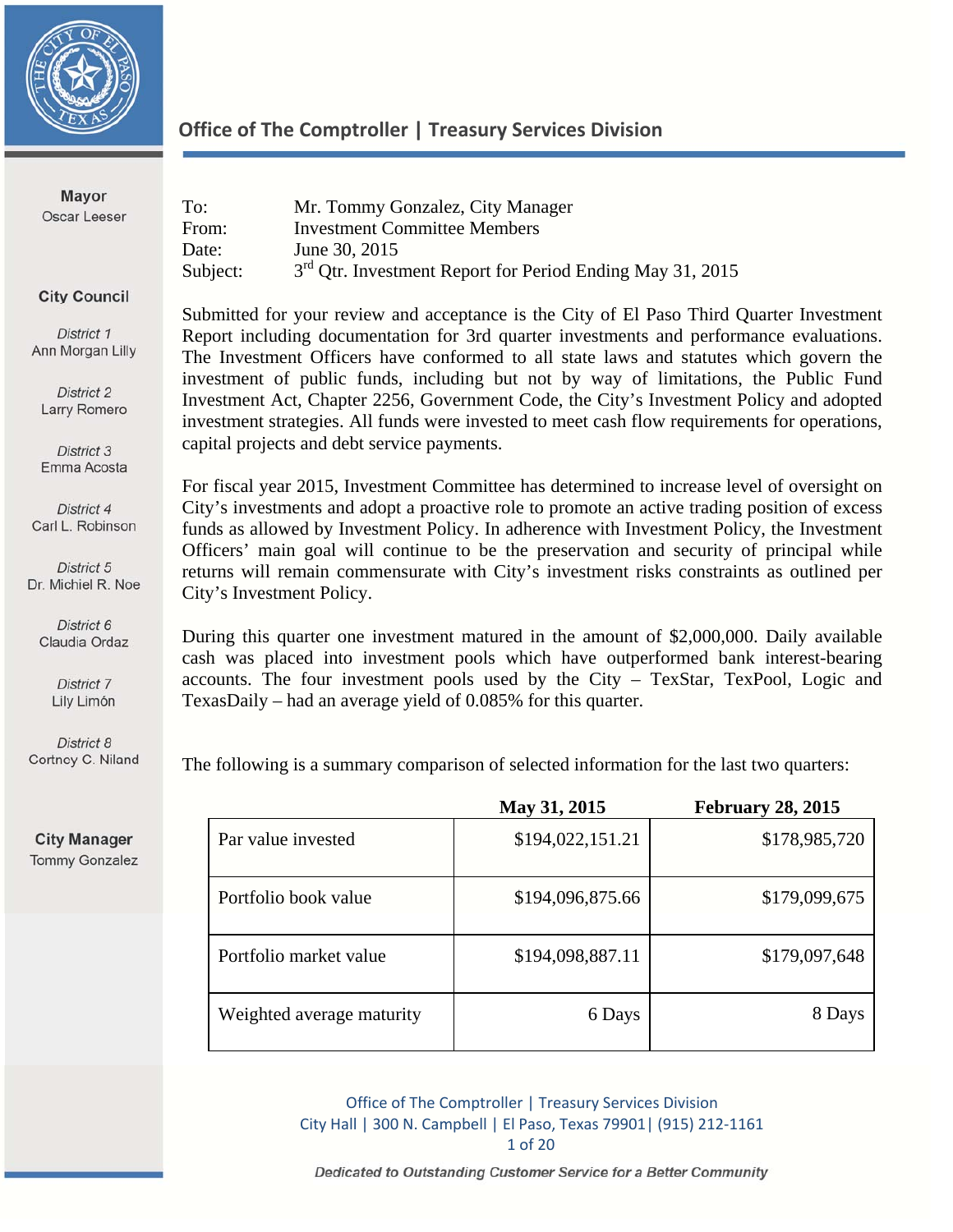

Mayor Oscar Leeser

The yield on portfolio investments and market securities is shown as follows:

|                                         | May 31, 2015 | <b>February 28, 2014</b> |
|-----------------------------------------|--------------|--------------------------|
| Portfolio Agency Callable<br>Securities | N/A          | N/A                      |
| <b>Portfolio Bullet Securities</b>      | N/A          | N/A                      |
| <b>Municipal Bonds Securities</b>       | 0.875%       | 0.883%                   |
| City's Average Portfolio Yield          | 0.097%       | 0.102%                   |
| Avg. Mkt. Pools                         | 0.085%       | 0.072%                   |
| Avg. Mkt. 3 Month T-Bill rate*          | 0.017%       | 0.020%                   |
| Avg. Mkt. 6 Month T-Bill rate*          | 0.087%       | 0.070%                   |
| Avg. Mkt. 1 Year T-Bill rate*           | 0.253%       | 0.220%                   |
| Avg. Mkt. 2 Year T-Note rate*           | 0.583%       | 0.630%                   |
|                                         |              |                          |

**City Manager** Tommy Gonzalez The portfolio average yield of 0.097% for this quarter is 0.5 basis points lower than the average portfolio yield of the last quarter.

\*Per U.S. Department of Treasury – Daily Treasury Yield Curve Rates

Office of The Comptroller | Treasury Services Division City Hall | 300 N. Campbell | El Paso, Texas 79901| (915) 212-1161 2 of 20

Dedicated to Outstanding Customer Service for a Better Community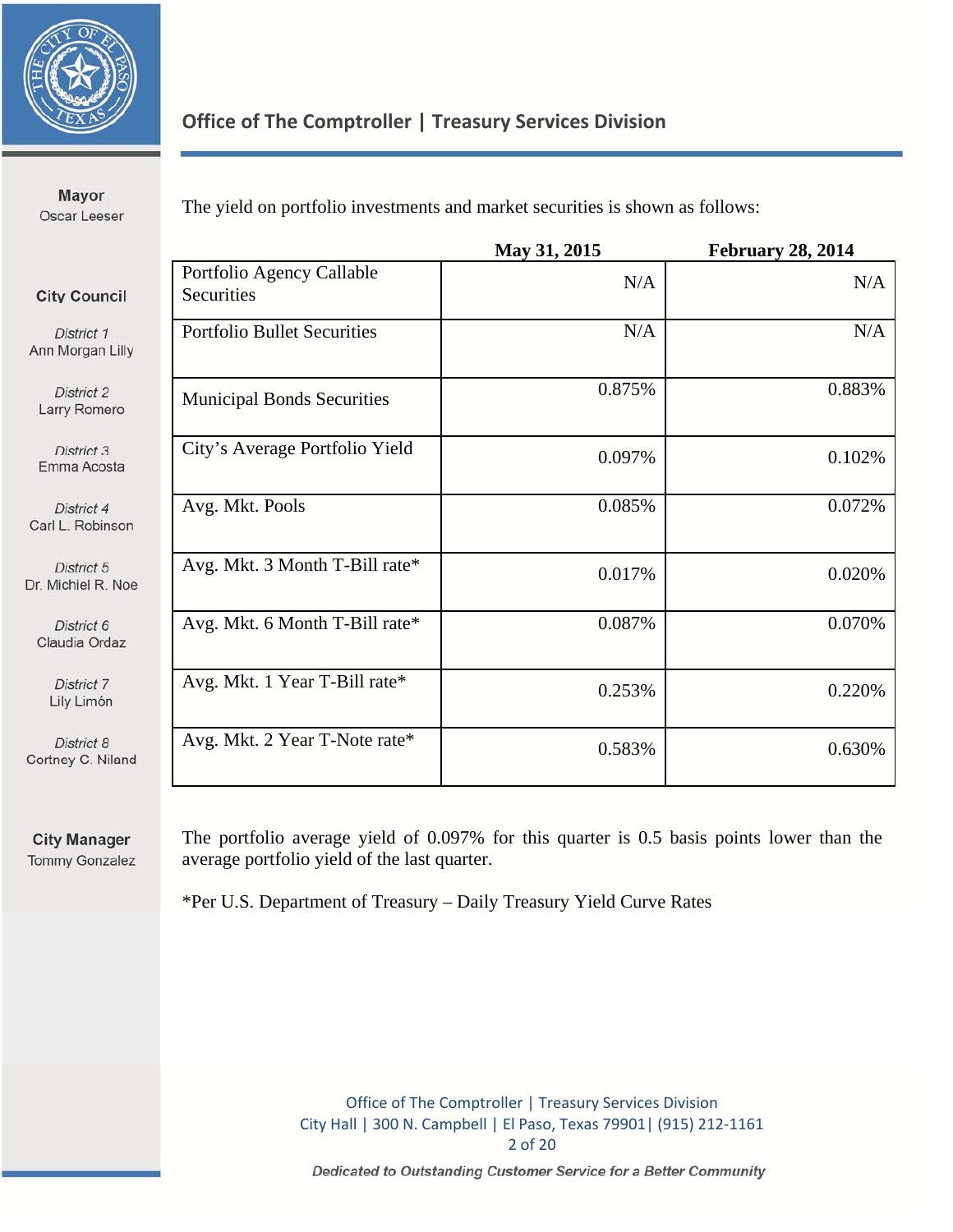

Oscar Leeser

#### **Quarter Changes in Security Type Balances**

Below is a comparison of selected fund balances and investments for the 3rd Quarter:

### **May 31, 2015 February 28, 2015 Increase/(Decrease)**  Certificate of Deposits  $\begin{array}{|c|c|c|c|c|c|c|c|c|} \hline \text{S 0.00} & \text{S 0.00} \hline \end{array}$  \$0.00 \$0.00 Logic \$51,802,279 \$51,788,135 \$14,144 TexPool \$30,640,268 \$30,636,261 \$4,007 TexStar \$34,015,860 \$34,010,297 \$5,563 TexasDaily **\$56,028,280** \$56,015,769 \$12,511 Municipals 1.480,000 \$4,480,000 \$6,480,000 \$7,180,000 Agencies \$0.00 \$0.00 \$0.00 \$0.00 \$0.00 Broker/Dealer Inv. 1 50.00 \$0.00 \$0.00 \$0.00 \$0.00

#### **FY Changes in Yield, Activity & Interest Earned Balances**

|                          | $3rd$ Qtr. FY 15 | $3rd$ Qtr. FY 14 | Increase/(Decrease) |
|--------------------------|------------------|------------------|---------------------|
| <b>Interest Earnings</b> | \$52,264         | \$221,095        | (\$168,831)         |
| Portfolio Ending Balance | \$194,022,151    | \$159,472,644    | \$34,549,507        |
| Yield to Maturity @ Cost | 0.097%           | 0.126%           | (0.029%)            |
| Purchases                | \$0.00           | \$0.00           | \$0.00              |
| <b>Maturities</b>        | \$2,000,000      | \$6,108,000      | $(\$4,108,000)$     |
| Sold                     | \$0.00           | \$0.00           | \$0.00              |
| Called                   | \$0.00           | \$1,125,000      | (\$1,125,000)       |

Office of The Comptroller | Treasury Services Division City Hall | 300 N. Campbell | El Paso, Texas 79901| (915) 212-1161 3 of 20

Dedicated to Outstanding Customer Service for a Better Community

**Mayor** 

#### **City Council**

District 1 Ann Morgan Lilly

District 2 Larry Romero

District 3 Emma Acosta

District 4 Carl L. Robinson

District 5 Dr. Michiel R. Noe

District 6 Claudia Ordaz

> District 7 Lily Limón

District 8 Cortney C. Niland

**City Manager Tommy Gonzalez**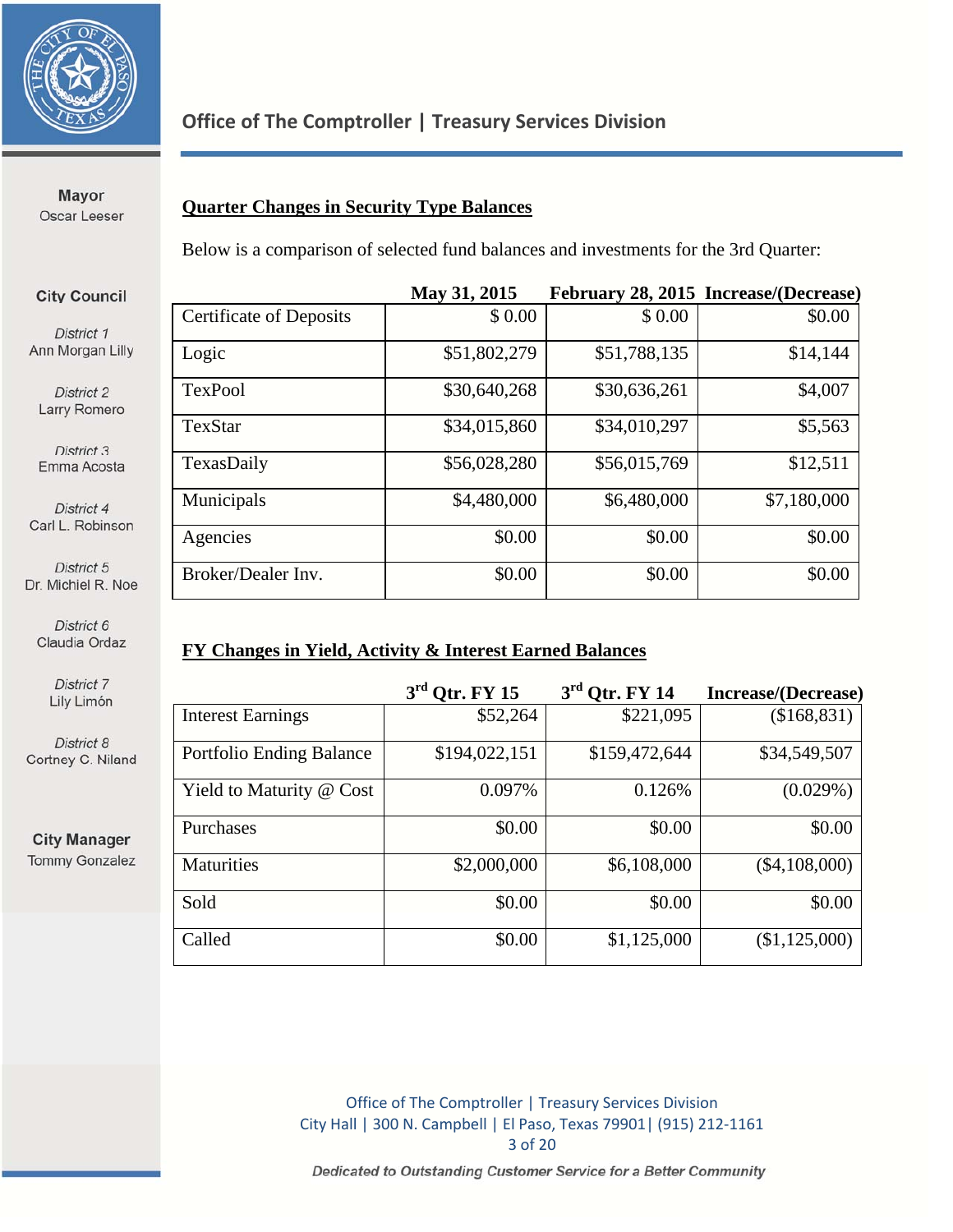

**Mayor** Oscar Leeser

Investment Committee Members:

Tony Ramos, Treasury Services Coordinator

**City Council** District 1 Ann Morgan Lilly

Imundo S. Calderon

District 2 Larry Romero

District 3 Emma Acosta

District 4 Carl L. Robinson

District 5 Dr. Michiel R. Noe

District 6 Claudia Ordaz

> District 7 Lily Limón

District 8 Cortney C. Niland

**City Manager Tommy Gonzalez**  Edmundo S. Calderon, Chief Internal Auditor

 $R_{\text{av}}$  Common

Robert Cortinas, Director Office of Management and Budget

Vacant, Comptroller

 $D \cap \mathcal{M}$ 

Dr. Mark Sutter, Chief Financial Officer

Office of The Comptroller | Treasury Services Division City Hall | 300 N. Campbell | El Paso, Texas 79901| (915) 212-1161 4 of 20

Dedicated to Outstanding Customer Service for a Better Community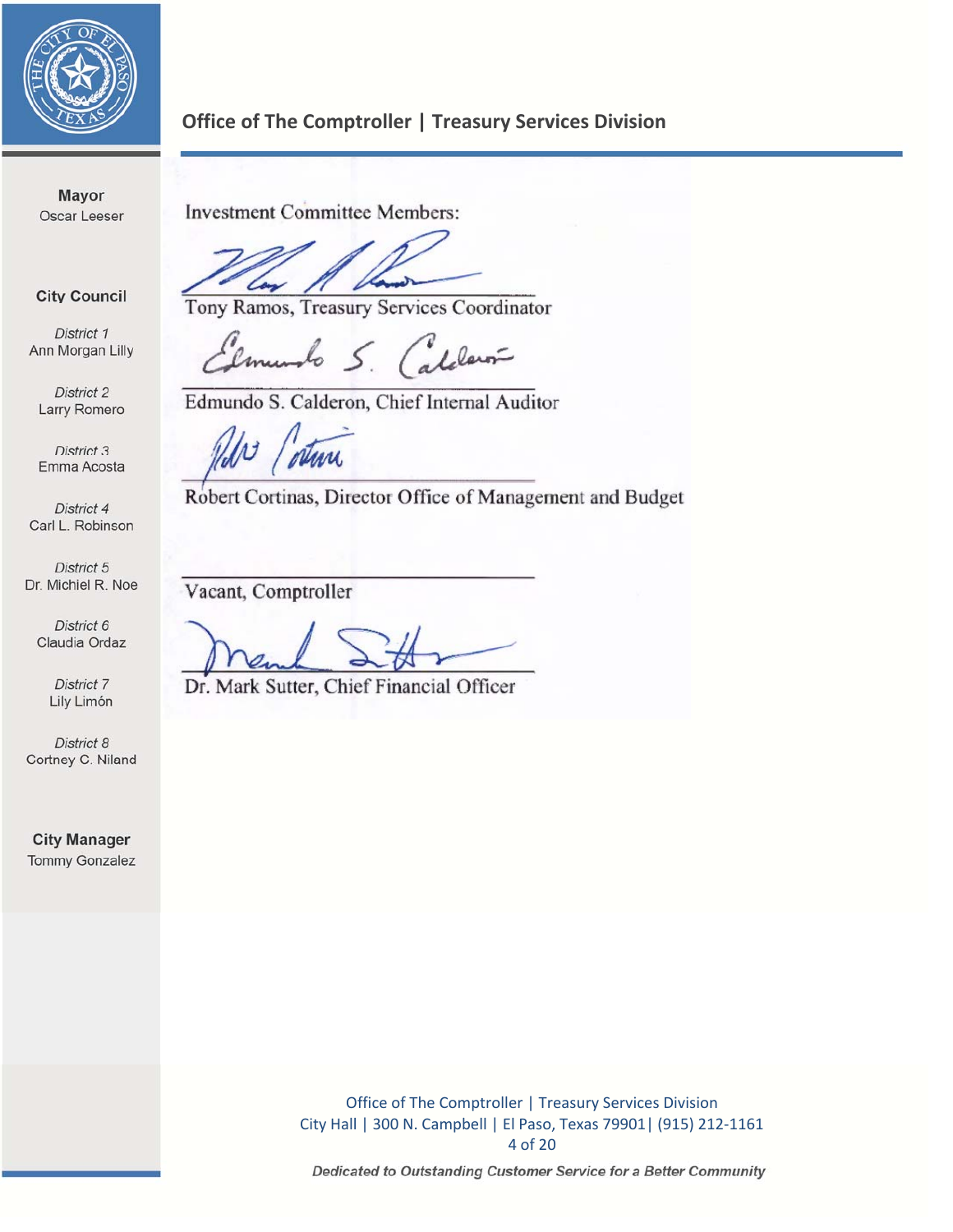# **City of El Paso Tracker Portfolio Set Up - City of El Paso** Report Format: By Transaction Group By: Security Sector **Portfolio/Report Group: General Fund As of 5/31/2015**

| Description                             | CUSIP/Ticker   | Settlement<br>Date | Face<br>Amount/Shares | <b>Cost Value</b>                                           | <b>Book Value</b> | <b>Market Value</b> | Coupon<br>Rate | <b>YTM</b><br>@<br>Cost | Maturity<br>Date | Days To<br>Maturity |
|-----------------------------------------|----------------|--------------------|-----------------------|-------------------------------------------------------------|-------------------|---------------------|----------------|-------------------------|------------------|---------------------|
| <b>Local Government Investment Pool</b> |                |                    |                       |                                                             |                   |                     |                |                         |                  |                     |
| Logic LGIP                              | LOGIC02        | 6/18/2009          | 3,717,968.37          | 3,717,968.37                                                | 3,717,968.37      | 3,717,968.37        | 0.112          | 0.112                   | N/A              | $\mathbf{1}$        |
| Logic LGIP                              | LOGIC01        | 8/31/2008          | 48,084,310.29         | 48,084,310.29                                               | 48,084,310.29     | 48,084,310.29       | 0.112          | 0.112                   | N/A              | 1                   |
| TexasDaily LGIP                         | TEXASDAILY     | 8/31/2008          | 56,028,279.58         | 56,028,279.58                                               | 56,028,279.58     | 56,028,279.58       | 0.090          | 0.090                   | N/A              | $\mathbf{1}$        |
| <b>TexPool LGIP</b>                     | <b>TEXPOOL</b> | 8/31/2008          | 30,640,267.61         | 30,640,267.61                                               | 30,640,267.61     | 30,640,267.61       | 0.055          | 0.055                   | N/A              | $\mathbf{1}$        |
| <b>TexStar LGIP</b>                     | <b>TEXSTAR</b> | 8/31/2008          | 34,015,859.94         | 34,015,859.94                                               | 34,015,859.94     | 34,015,859.94       | 0.064          | 0.064                   | N/A              | 1                   |
| Sub Total /<br>Average                  |                |                    | 172,486,685.79        | 172,486,685.79                                              | 172,486,685.79    | 172,486,685.79      |                | 0.085 0.085             |                  | 1                   |
| <b>Money Market</b>                     |                |                    |                       |                                                             |                   |                     |                |                         |                  |                     |
| Wells Fargo MM                          | <b>WFPFC</b>   | 8/31/2008          | 179.48                | 179.48                                                      | 179.48            | 179.48              | 0.010          | 0.010                   | N/A              | $\mathbf{1}$        |
| Wells Fargo MM                          | WFCITY         | 8/31/2008          | 17,055,285.94         | 17,055,285.94                                               | 17,055,285.94     | 17,055,285.94       | 0.010          | 0.010                   | N/A              | $\mathbf{1}$        |
| Sub Total /<br>Average                  |                |                    | 17,055,465.42         | 17,055,465.42                                               | 17,055,465.42     | 17,055,465.42       |                | $0.010$ $0.010$         |                  | $\mathbf{1}$        |
| Municipal                               |                |                    |                       |                                                             |                   |                     |                |                         |                  |                     |
| NEWYORKDORM<br>3.125 12/1/2015          | 6499057C4      | 1/28/2013          | 1,300,000.00          | 1,386,632.00                                                | 1,315,243.17      | 1,317,771.00        | 3.125          |                         | 0.750 12/1/2015  | 184                 |
| PORT AUTH NY & NJ<br>4.5 9/15/2015      | 73358TR78      | 1/29/2013          | 650,000.00            | 713,297.00                                                  | 656,958.66        | 657,384.00          | 4.500          |                         | 0.750 9/15/2015  | 107                 |
| VIRGINIACOMWLTH<br>4.125 5/15/2016      | 927793RF8      | 7/26/2013          | 1,030,000.00          | 1,112,183.70                                                | 1,058,019.02      | 1,057,325.90        | 4.125          |                         | 1.220 5/15/2016  | 350                 |
| WILSCD 4.75<br>11/1/2015                | 969078QK3      | 1/31/2013          | 1,500,000.00          | 1,660,815.00                                                | 1,524,503.60      | 1,524,255.00        | 4.750          |                         | 0.800 11/1/2015  | 154                 |
| Sub Total /<br>Average                  |                |                    | 4,480,000.00          | 4,872,927.70                                                | 4,554,724.45      | 4,556,735.90        |                | 4.098 0.875             |                  | 201                 |
| Total / Average                         |                |                    |                       | 194,022,151.21 194,415,078.91 194,096,875.66 194,098,887.11 |                   |                     | 0.171 0.097    |                         |                  | 6                   |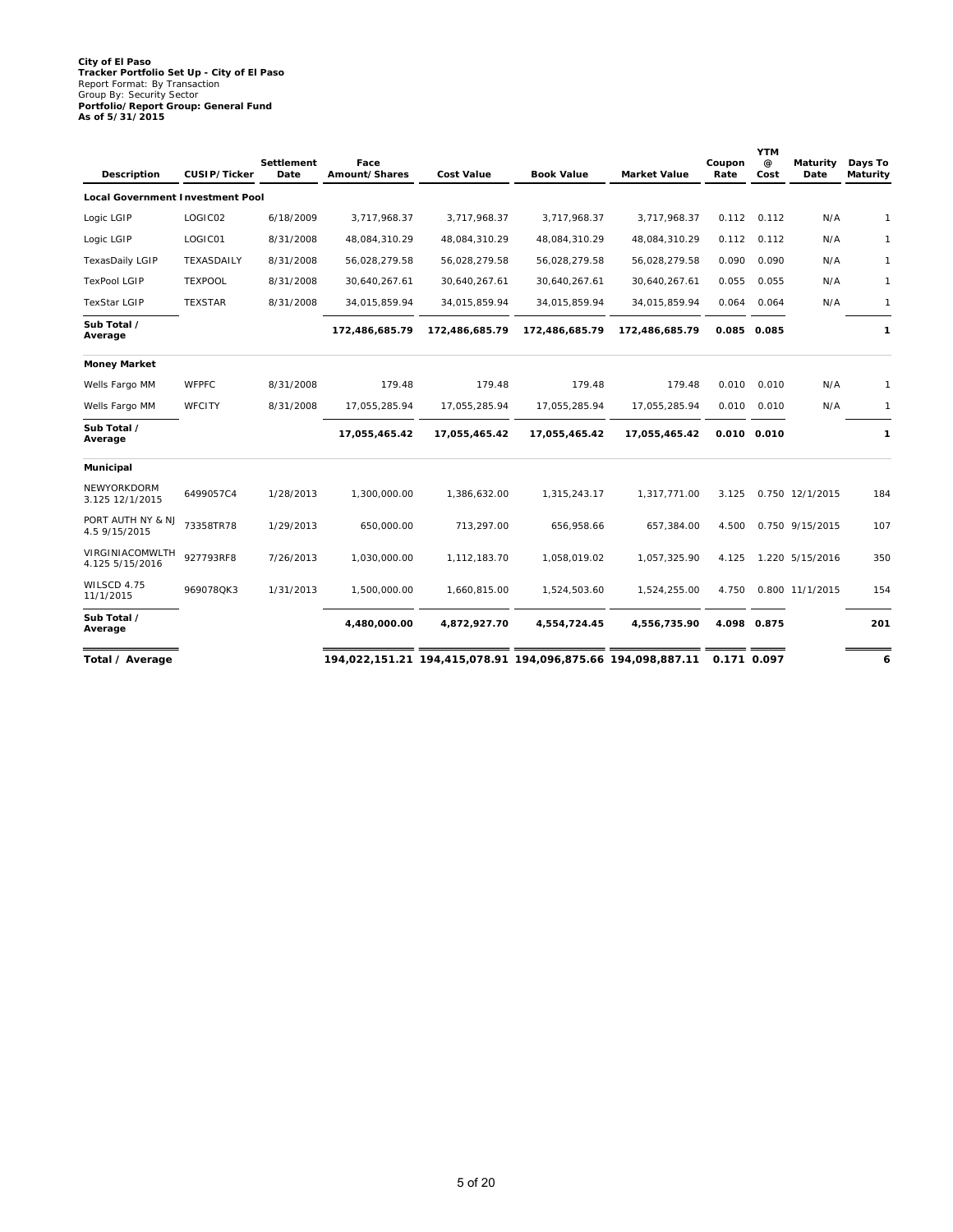|                         | Face<br>Amount | Weighted<br>Yield | Weighted<br><b>Maturity</b> | $\frac{9}{6}$<br><b>Portfolio</b> |
|-------------------------|----------------|-------------------|-----------------------------|-----------------------------------|
| Pools                   |                |                   |                             |                                   |
| TexStar                 | 34,015,859.94  | 0.064             | 1                           | 17.53%                            |
| Logic - City            | 48,084,310.29  | 0.112             | $\mathbf{1}$                | 24.78%                            |
| Logic - PFC             | 3,717,968.37   | 0.112             |                             | 1.92%                             |
| <b>Texas Daily</b>      | 56,028,279.58  | 0.090             | 1                           | 28.88%                            |
| Texpool                 | 30,640,267.61  | 0.055             | 1                           | 15.79%                            |
|                         | 172,486,685.79 |                   |                             | 88.90%                            |
| <b>Mutual Funds</b>     |                |                   |                             |                                   |
| Wells Fargo - PFC       | 179.48         | 0.010             | 1                           | $0.00\%$                          |
| Wells Fargo - City      | 17,055,285.94  | 0.010             | 1                           | 8.79%                             |
|                         | 17,055,465.42  |                   |                             | 8.79%                             |
| <b>Securities</b>       |                |                   |                             |                                   |
| Texas Term - CB         | 0.00           | 0.000             | 0                           | 0.00%                             |
| CD's                    | 0.00           | 0.000             | 0                           | $0.00\%$                          |
| <b>Treasury Notes</b>   | 0.00           | 0.000             | 0                           | $0.00\%$                          |
| <b>Agency Discos</b>    | 0.00           | 0.000             | 0                           | $0.00\%$                          |
| <b>Agency Coupons</b>   | 0.00           | 0.000             | $\mathbf 0$                 | 0.00%                             |
| <b>Municipal Bonds</b>  | 4,480,000.00   | 0.875             | 201                         | 2.31%                             |
| <b>Agency Callables</b> | 0.00           | 0.000             | 0                           | 0.00%                             |
|                         | 4,480,000.00   |                   |                             | 2.31%                             |
| Portfolio Total         | 194,022,151.21 |                   |                             | 100.00%                           |

| Face          |
|---------------|
| <b>Amount</b> |
| 30,640,267.61 |
| 34,015,859.94 |
| 48,084,310.29 |
| 3,717,968.37  |
| 56,028,279.58 |
| 17,055,465.42 |
| 4,480,000.00  |
|               |

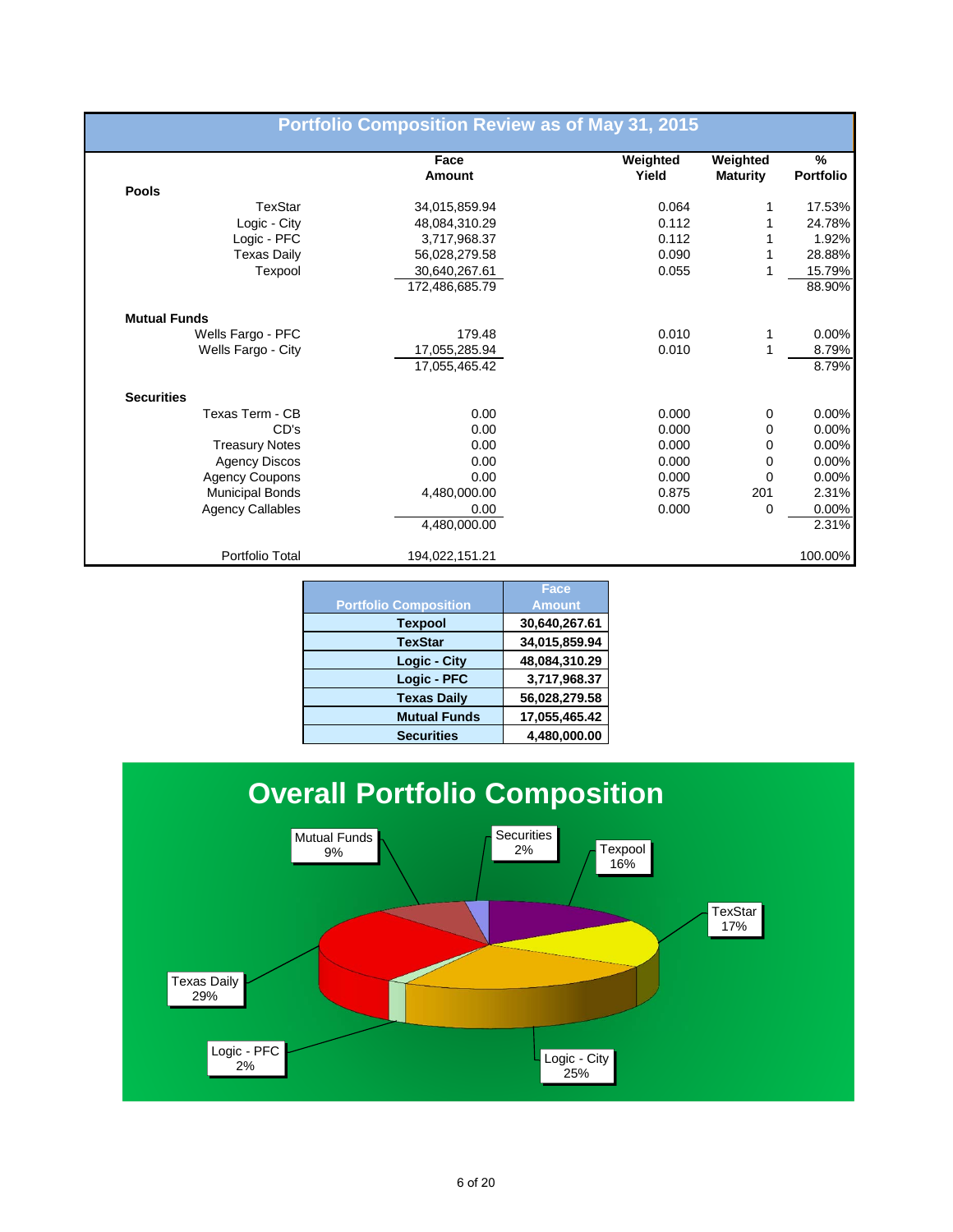|                         | <b>Yield Analysis as of May 31, 2015</b> |       |                       |                       |
|-------------------------|------------------------------------------|-------|-----------------------|-----------------------|
|                         | Face                                     |       | <b>Individual</b>     | <b>Portfolio</b>      |
| <b>Pools</b>            | Amount                                   | Yield | <b>Weighted Yield</b> | <b>Weighted Yield</b> |
| TexStar                 |                                          |       |                       |                       |
|                         | 34,015,859.94                            | 0.064 | 0.01262               | 0.01122               |
| Logic - City            | 48,084,310.29                            | 0.112 | 0.03122               | 0.02776               |
| Logic - PFC             | 3,717,968.37                             | 0.112 | 0.00241               | 0.00215               |
| <b>Texas Daily</b>      | 56,028,279.58                            | 0.090 | 0.02923               | 0.02599               |
| Texpool                 | 30,640,267.61                            | 0.055 | 0.00977               | 0.00869               |
|                         | 172,486,685.79                           |       | 0.08526               |                       |
| <b>Mutual Funds</b>     |                                          |       |                       |                       |
| Wells Fargo - PFC       | 179.48                                   | 0.010 | 0.00000               | 0.00000               |
| Wells Fargo - City      | 17,055,285.94                            | 0.010 | 0.01000               | 0.00088               |
|                         | 17,055,465.42                            |       | 0.01000               |                       |
| <b>Securities</b>       |                                          |       |                       |                       |
| Texas Term - CB         | 0.00                                     | 0.000 | 0.00000               | 0.00000               |
| CD's                    | 0.00                                     | 0.000 | 0.00000               | 0.00000               |
| <b>Treasury Notes</b>   | 0.00                                     | 0.000 | 0.00000               | 0.00000               |
| <b>Agency Discos</b>    | 0.00                                     | 0.000 | 0.00000               | 0.00000               |
| <b>Agency Coupons</b>   | 0.00                                     | 0.000 | 0.00000               | 0.00000               |
| <b>Municipal Bonds</b>  | 4,480,000.00                             | 0.875 | 0.87500               | 0.02020               |
| <b>Agency Callables</b> | 0.00                                     | 0.000 | 0.00000               | 0.00000               |
|                         | 4,480,000.00                             |       | 0.87500               |                       |
|                         |                                          |       |                       |                       |
| Portfolio Total         | 194,022,151.21                           |       |                       | 0.097                 |

| <b>Dollar Asset Distribution %</b> | Weighted<br>Yield | Face<br><b>Amount</b> |
|------------------------------------|-------------------|-----------------------|
| <b>Pools</b>                       | 0.09              | 172,486,685.79        |
| <b>Mutual Funds</b>                | 0.01              | 17,055,465.42         |
| <b>Securities</b>                  | 0.88              | 4,480,000.00          |
| <b>Total Portfolio</b>             | 0.10              | 194,022,151.21        |

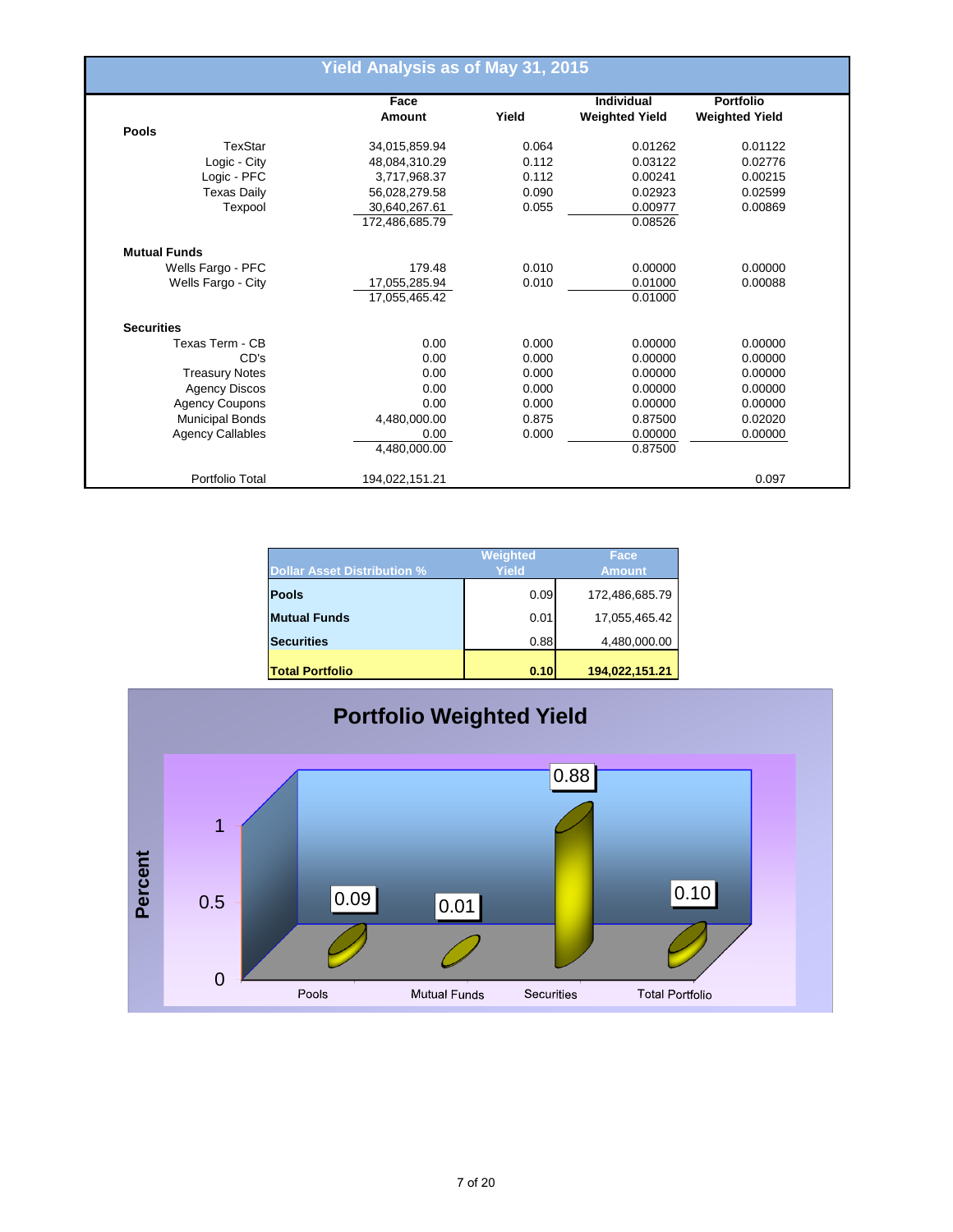|                         | Face           |                 | Individual               | Portfolio                |
|-------------------------|----------------|-----------------|--------------------------|--------------------------|
|                         | Amount         | <b>Maturity</b> | <b>Weighted Maturity</b> | <b>Weighted Maturity</b> |
| Pools                   |                |                 |                          |                          |
| <b>TexStar</b>          | 34,015,859.94  | 1               | 0.19721                  | 0.17532                  |
| Logic - City            | 48,084,310.29  |                 | 0.27877                  | 0.24783                  |
| Logic - PFC             | 3,717,968.37   |                 | 0.02156                  | 0.01916                  |
| <b>Texas Daily</b>      | 56,028,279.58  |                 | 0.32483                  | 0.28877                  |
| Texpool                 | 30,640,267.61  |                 | 0.17764                  | 0.15792                  |
|                         | 172,486,685.79 |                 | 1.00000                  |                          |
| <b>Mutual Funds</b>     |                |                 |                          |                          |
| Wells Fargo - PFC       | 179.48         | 1               | 0.00001                  | 0.00000                  |
| Federated - Prime       | 0.00           |                 | 0.00000                  | 0.00000                  |
| <b>BBVA Compass</b>     | 0.00           |                 | 0.00000                  | 0.00000                  |
| Wells Fargo - City      | 17,055,285.94  | 1               | 0.99999                  | 0.08790                  |
|                         | 17.055.465.42  |                 | 1.00000                  |                          |
| <b>Securities</b>       |                |                 |                          |                          |
| Texas Term - CB         | 0.00           | 0               | 0.00000                  | 0.00000                  |
| CD's                    | 0.00           | 0               | 0.00000                  | 0.00000                  |
| <b>Treasury Notes</b>   | 0.00           | 0               | 0.00000                  | 0.00000                  |
| <b>Agency Discos</b>    | 0.00           | 0               | 0.00000                  | 0.00000                  |
| <b>Agency Coupons</b>   | 0.00           | $\Omega$        | 0.00000                  | 0.00000                  |
| <b>Municipal Bonds</b>  | 4,480,000.00   | 201             | 201.00000                | 4.64112                  |
| <b>Agency Callables</b> | 0.00           | 0               | 0.00000                  | 0.00000                  |
|                         | 4,480,000.00   |                 | 201.00000                |                          |
| Portfolio Total         | 194,022,151.21 |                 |                          |                          |

| <b>Dollar Asset Distribution</b><br>(Maturity) | <b>Days</b> | Face<br><b>Amount</b> |
|------------------------------------------------|-------------|-----------------------|
| <b>Texpool</b>                                 | 1           | 30,640,267.61         |
| <b>TexStar</b>                                 |             | 34,015,859.94         |
| Logic - City                                   |             | 48,084,310.29         |
| Logic - PFC                                    |             | 3,717,968.37          |
| <b>Texas Daily</b>                             | 1           | 56,028,279.58         |
| <b>Wells Fargo - PFC</b>                       |             | 179.48                |
| <b>Wells Fargo - City</b>                      |             | 17,055,285.94         |
| <b>Municipal Bonds</b>                         | 201         | 4,480,000.00          |
| <b>Agency Callables</b>                        | 0           | 0.00                  |
| <b>Federated - Prime</b>                       |             | 0.00                  |
| CD's                                           | 0           | 0.00                  |
| <b>Texas Term - CB</b>                         | 0           | 0.00                  |
|                                                |             | 404.099.4E4.94        |

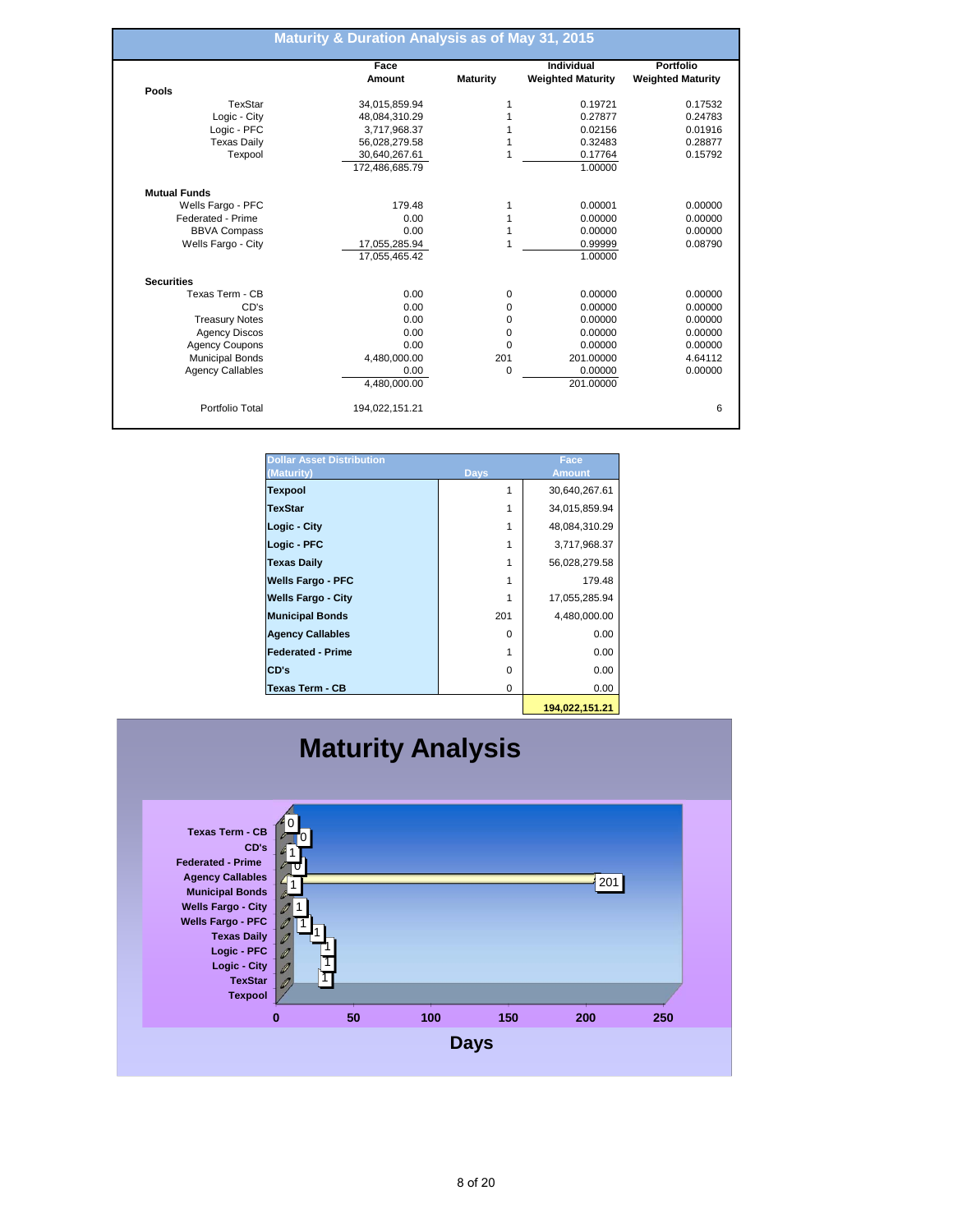| Portfolio / Report Group: General Fund |                    |
|----------------------------------------|--------------------|
| Report Date:                           | 5/31/2015          |
| Group By:                              | Maturity Range     |
| Average By:                            | Face Amount/Shares |



| <b>Maturity Range</b> | Face<br>Amount/Shares | YTM @<br>Cost | Cost Value           | Days To<br>Maturity | $%$ of<br>Portfolio | <b>Market Value</b> | Book Value                      | Duration To<br>Maturity |
|-----------------------|-----------------------|---------------|----------------------|---------------------|---------------------|---------------------|---------------------------------|-------------------------|
| 0-1 Month             | 189.542.151.21        | 0.079         | 189.542.151.21       |                     | 97.69               | 189.542.151.21      | 189.542.151.21                  | 0.00                    |
| 3-6 Months            | 2.150.000.00          | 0.785         | 2.374.112.00         | 140                 | 1.11                | 2.181.639.00        | 2,181,462.26                    | 0.38                    |
| 6-9 Months            | 1.300.000.00          | 0.750         | 1.386.632.00         | 184                 | 0.67                | 1.317.771.00        | 1.315.243.17                    | 0.49                    |
| 9-12 Months           | 1.030.000.00          | 1.220         | 1.112.183.70         | 350                 | 0.53                | 1.057.325.90        | 1.058.019.02                    | 0.95                    |
| Total / Average       | 194,022,151.21        |               | 0.097 194,415,078.91 | 6                   | 100                 |                     | 194,098,887.11   194,096,875.66 | 0.01                    |

9 of 20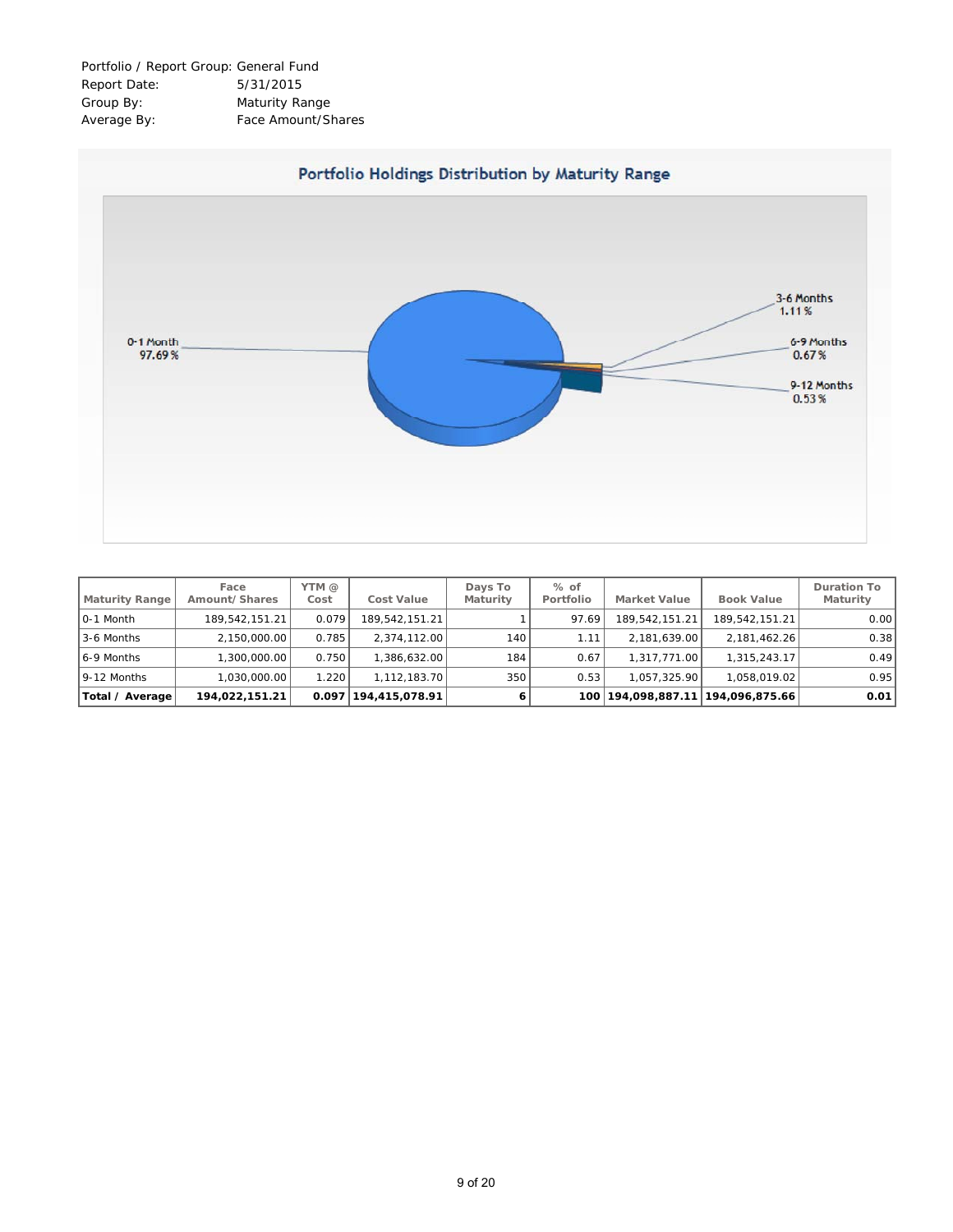# **Benchmark Analysis for Quarter Ending May 31, 2015**

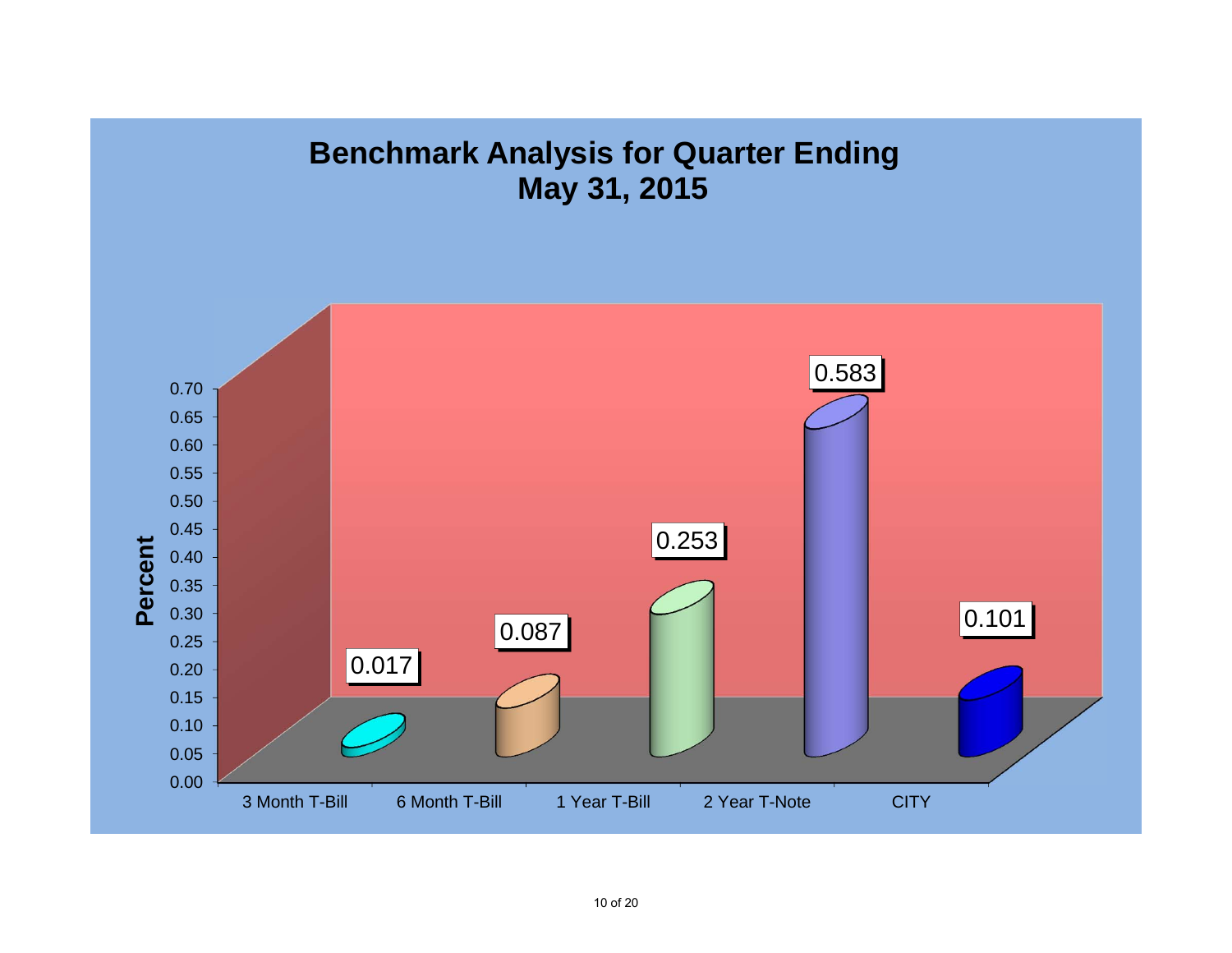## **City of El Paso Portfolio Performance Comparison**

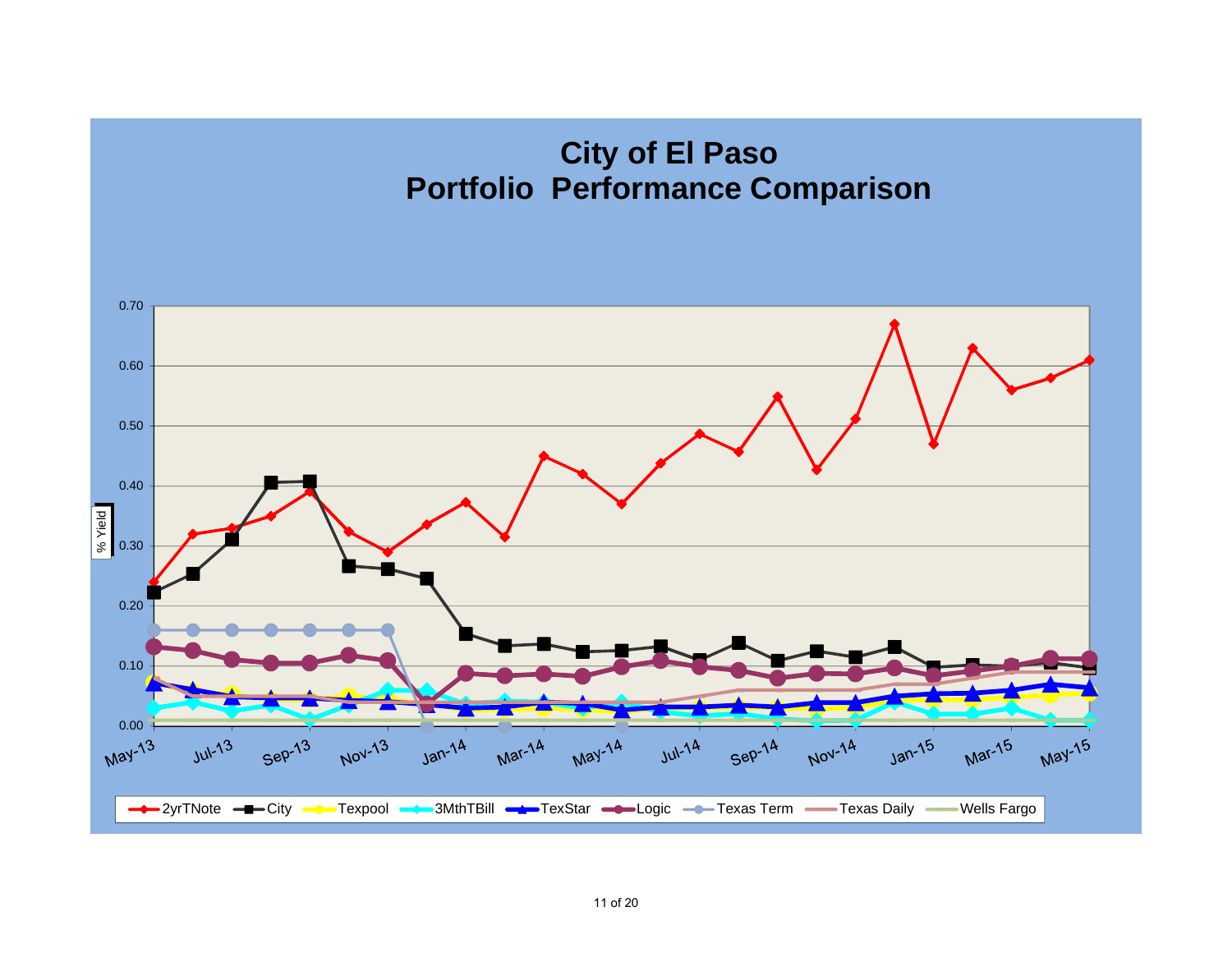



| Security<br>Structure | Sell Accrued<br>Interest | <b>Buv Accrued</b><br>Interest | Interest/Dividends | Amortized<br>Discount | Amortized<br>Premium | Difference in<br><b>Accrued Interest</b> | <b>Interest Earned</b><br>During Period-BV |
|-----------------------|--------------------------|--------------------------------|--------------------|-----------------------|----------------------|------------------------------------------|--------------------------------------------|
| Fixed                 | 0.00                     | 0.00                           | 108.773.75         | 0.00                  | $-39,231.18$         | $-57.819.64$                             | 11,722.93                                  |
| Money Market          | 0.001                    | 0.00                           | 36.501.76          | 0.00                  | 0.00                 | 0.00                                     | 36.501.76                                  |
| Total / Average       | 0.00                     | 0.00                           | 145.275.51         | 0.00                  | $-39.231.18$         | $-57.819.64$                             | 48,224.69                                  |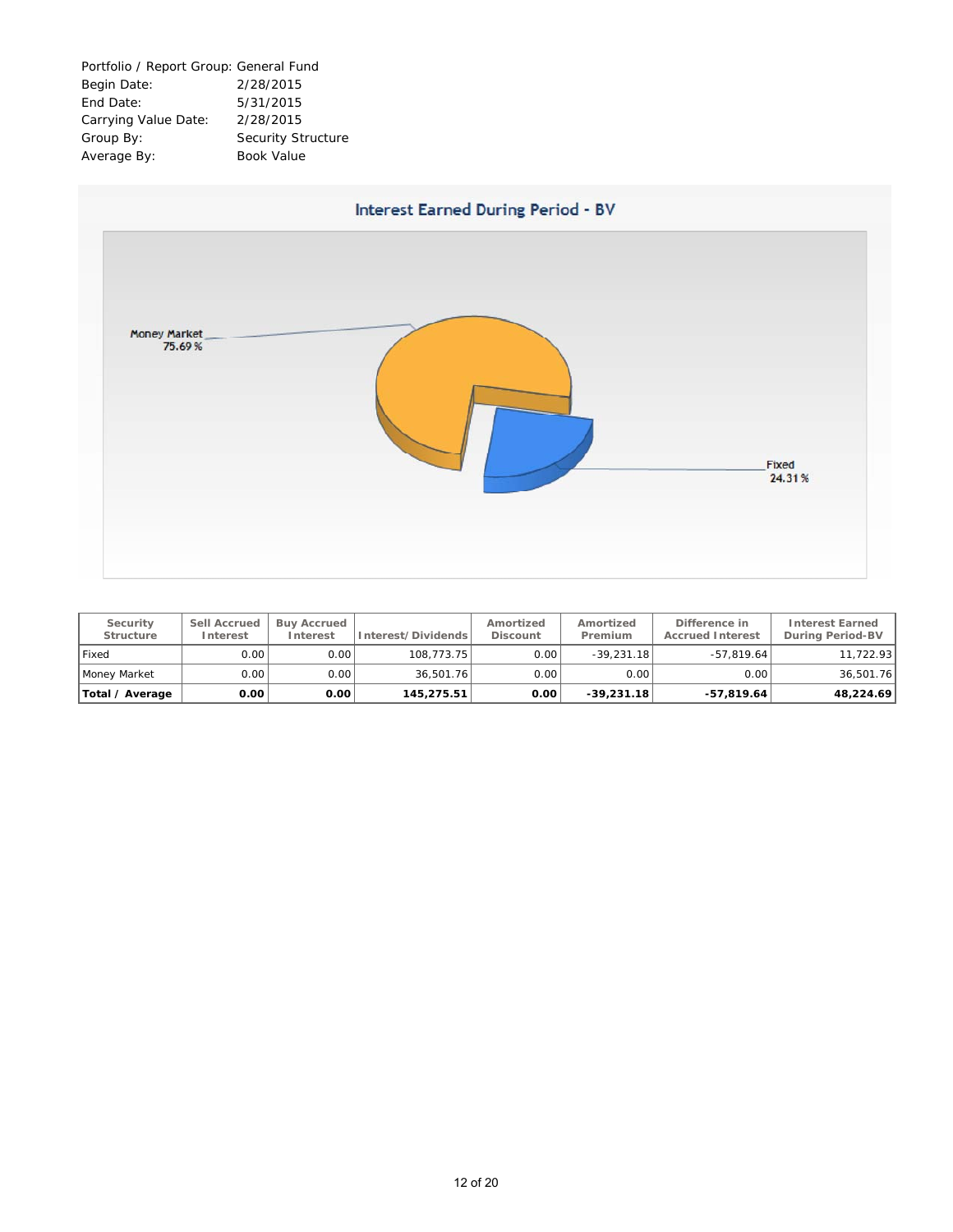City of El Paso<br>Total Return Report - by Security Sector<br>Report Format: By Transaction<br>Portfolio/Report Group: General Fund<br>Pegin Activity Date: 2/28/2015, End Activity Date: 5/31/2015, Carrying Value Date: 2/28/2015<br>Begin

| Description                                                           | CUSIP/Ticker   | <b>Beginning BV</b>           | <b>Ending BV</b>       | Maturity Current YTM @ TRR-<br>Date | Rate  | Ending<br>Cost | <b>MV</b> | Interest/Dividends Period-MV                                 | Interest<br>Earned<br>During | Investment in Accrued<br>Income-MV | <b>Difference</b><br>Interest            | Interest<br>Earned<br>During<br>Period-BV | Ending<br>Market<br>Accrued<br>Interest |
|-----------------------------------------------------------------------|----------------|-------------------------------|------------------------|-------------------------------------|-------|----------------|-----------|--------------------------------------------------------------|------------------------------|------------------------------------|------------------------------------------|-------------------------------------------|-----------------------------------------|
| <b>Local Government Investment Pool</b>                               |                |                               |                        |                                     |       |                |           |                                                              |                              |                                    |                                          |                                           |                                         |
| Logic LGIP                                                            | LOGIC01        | 48,071,181.98                 | 48,084,310.29          | N/A                                 | 0.112 | $0.112$ $0.03$ |           | 13,128.31                                                    | 13,128.31                    | 13,128.31                          | 0.00                                     | 13,128.31                                 | N/A                                     |
| Logic LGIP                                                            | LOGIC02        | 3,716,953.29                  | 3,717,968.37           | N/A                                 | 0.112 | $0.112$ $0.03$ |           | 1,015.08                                                     | 1,015.08                     | 1,015.08                           | 0.00                                     | 1,015.08                                  | N/A                                     |
| <b>TexasDaily LGIP</b>                                                | TEXASDAILY     | 56,015,768.50                 | 56,028,279.58          | N/A                                 | 0.090 | 0.090          | 0.02      | 12,511.08                                                    | 12,511.08                    | 12,511.08                          | 0.00                                     | 12,511.08                                 | N/A                                     |
| <b>TexPool LGIP</b>                                                   | <b>TEXPOOL</b> | 30,636,260.64                 | 30.640.267.61          | N/A                                 | 0.055 | 0.055          | 0.01      | 4.006.97                                                     | 4.006.97                     | 4.006.97                           | 0.00                                     | 4.006.97                                  | N/A                                     |
| <b>TexStar LGIP</b>                                                   | <b>TEXSTAR</b> | 34,010,296.69                 | 34,015,859.94          | N/A                                 | 0.064 | $0.064$ 0.02   |           | 5,563.25                                                     | 5,563.25                     | 5,563.25                           | 0.00                                     | 5,563.25                                  | N/A                                     |
| Sub<br>Total/Average<br>Local<br>Government<br><b>Investment Pool</b> |                | 172,450,461.10                | 172,486,685.79         |                                     |       | 0.085 0.02     |           | 36,224.69                                                    | 36,224.69                    | 36,224.69                          |                                          | 0.00 36,224.69                            | 0.00                                    |
| <b>Money Market</b>                                                   |                |                               |                        |                                     |       |                |           |                                                              |                              |                                    |                                          |                                           |                                         |
| Wells Fargo MM                                                        | WFCITY         | 55,079.13                     | 17,055,285.94          | N/A                                 | 0.010 | 0.010          | 0.01      | 277.07                                                       | 277.07                       | 277.07                             | 0.00                                     | 277.07                                    | N/A                                     |
| Wells Fargo MM                                                        | <b>WFPFC</b>   | 179.48                        | 179.48                 | N/A                                 | 0.010 | $0.010$ $0.00$ |           | 0.00                                                         | 0.00                         | 0.00                               | 0.00                                     | 0.00                                      | N/A                                     |
| Sub<br>Total/Average<br>Money Market                                  |                | 55,258.61                     | 17,055,465.42          |                                     |       | $0.010$ $0.01$ |           | 277.07                                                       | 277.07                       | 277.07                             | 0.00                                     | 277.07                                    | 0.00                                    |
| Municipal                                                             |                |                               |                        |                                     |       |                |           |                                                              |                              |                                    |                                          |                                           |                                         |
| COSEDU 3.728<br>3/15/2015                                             | 19668QDR3      | 2.002.628.66                  |                        | 0.00 3/15/2015                      |       |                | 0.51      | 37.280.00                                                    | 3.520.89                     | 1.560.89                           | $-33.759.11$                             | 892.23                                    | 0.00                                    |
| NEWYORKDORM<br>3.125 12/1/2015                                        | 6499057C4      | 1,323,118.80                  | 1,315,243.17 12/1/2015 |                                     | 0.386 | 0.750          | 0.29      | 0.00                                                         | 10,494.79                    | 3,916.79                           | 10,494.79                                | 2,619.16                                  | 20,312.50                               |
| PORT AUTH NY &<br>NJ 4.5 9/15/2015                                    | 73358TR78      | 663,181.30                    | 656,958.66 9/15/2015   |                                     | 0.556 | $0.750$ $0.18$ |           | 14,625.00                                                    | 7,556.25                     | 1,179.75                           | $-7,068.75$                              | 1,333.61                                  | 6,175.00                                |
| VIRGINIACOMWLTH<br>4.125 5/15/2016                                    | 927793RF8      | 1,065,593.93                  | 1,058,019.02 5/15/2016 |                                     | 1.321 | 1.220 0.47     |           | 21,243.75                                                    | 10,975.93                    | 5,053.43                           | $-10,267.82$                             | 3,401.02                                  | 1,888.33                                |
| WILSCD 4.75<br>11/1/2015                                              | 969078QK3      | 1,539,432.94                  | 1,524,503.60 11/1/2015 |                                     | 0.852 | $0.800$ $0.26$ |           | 35,625.00                                                    | 18,406.25                    | 4,051.25                           | $-17,218.75$                             | 3,476.91                                  | 5,937.50                                |
| Sub<br>Total/Average<br>Municipal                                     |                | 6,593,955.63                  | 4,554,724.45           |                                     |       | 0.874 0.32     |           | 108,773.75                                                   | 50,954.11                    |                                    | 15,762.11 -57,819.64 11,722.93 34,313.33 |                                           |                                         |
| Total / Average                                                       |                | 179,099,675.34 194,096,875.66 |                        |                                     |       | 0.099 0.03     |           | 145,275.51 87,455.87 52,263.87 57,819.64 48,224.69 34,313.33 |                              |                                    |                                          |                                           |                                         |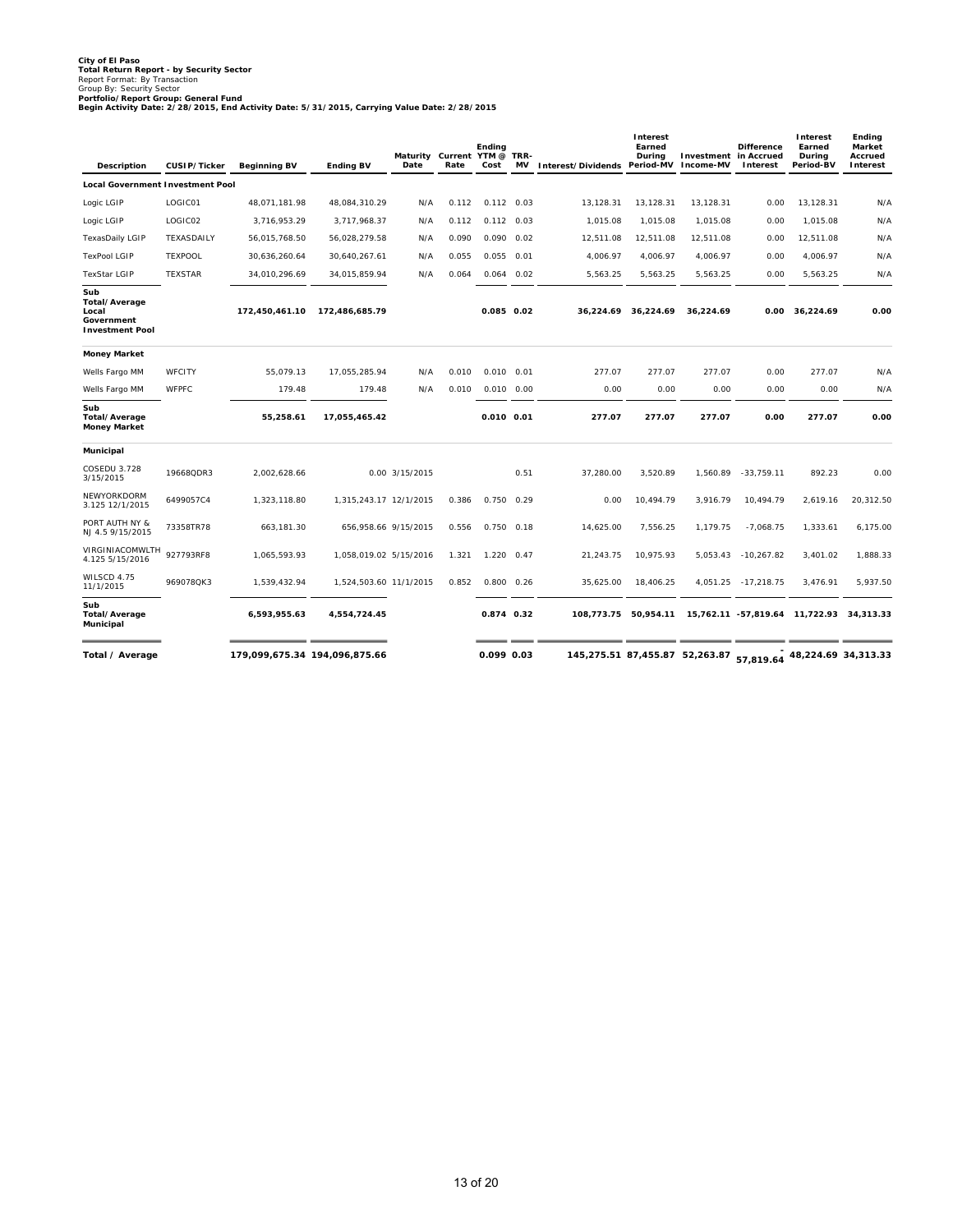|                                           | Description CUSIP/Ticker | <b>Beginning Face</b><br>Amount/Shares | <b>Ending Face</b><br>Amount/Shares | <b>Beginning BV</b>                                                                            | <b>Ending BV</b> | <b>Beginning MV</b> | <b>Ending MV</b>    | MV | TRR- Annualized<br>TRR-MV |
|-------------------------------------------|--------------------------|----------------------------------------|-------------------------------------|------------------------------------------------------------------------------------------------|------------------|---------------------|---------------------|----|---------------------------|
| Local<br>Government<br>Investment<br>Pool |                          | 172.450.461.10                         | 172,486,685.79                      | 172.450.461.10                                                                                 | 172.486.685.79   | 172.450.461.10      | 172.486.685.79 0.02 |    | 0.08                      |
| Money<br>Market                           |                          | 55.258.61                              | 17.055.465.42                       | 55.258.61                                                                                      | 17,055,465.42    | 55.258.61           | 17,055,465.42 0.01  |    | 0.04                      |
| Municipal<br>Bond                         |                          | 6,480,000.00                           | 4.480.000.00                        | 6,593,955.63                                                                                   | 4,554,724.45     | 6,591,927.90        | 4,556,735.90 0.32   |    | 1.29                      |
| Total /<br>Average                        |                          |                                        |                                     | 178,985,719.71 194,022,151.21 179,099,675.34 194,096,875.66 179,097,647.61 194,098,887.11 0.03 |                  |                     |                     |    | 0.12                      |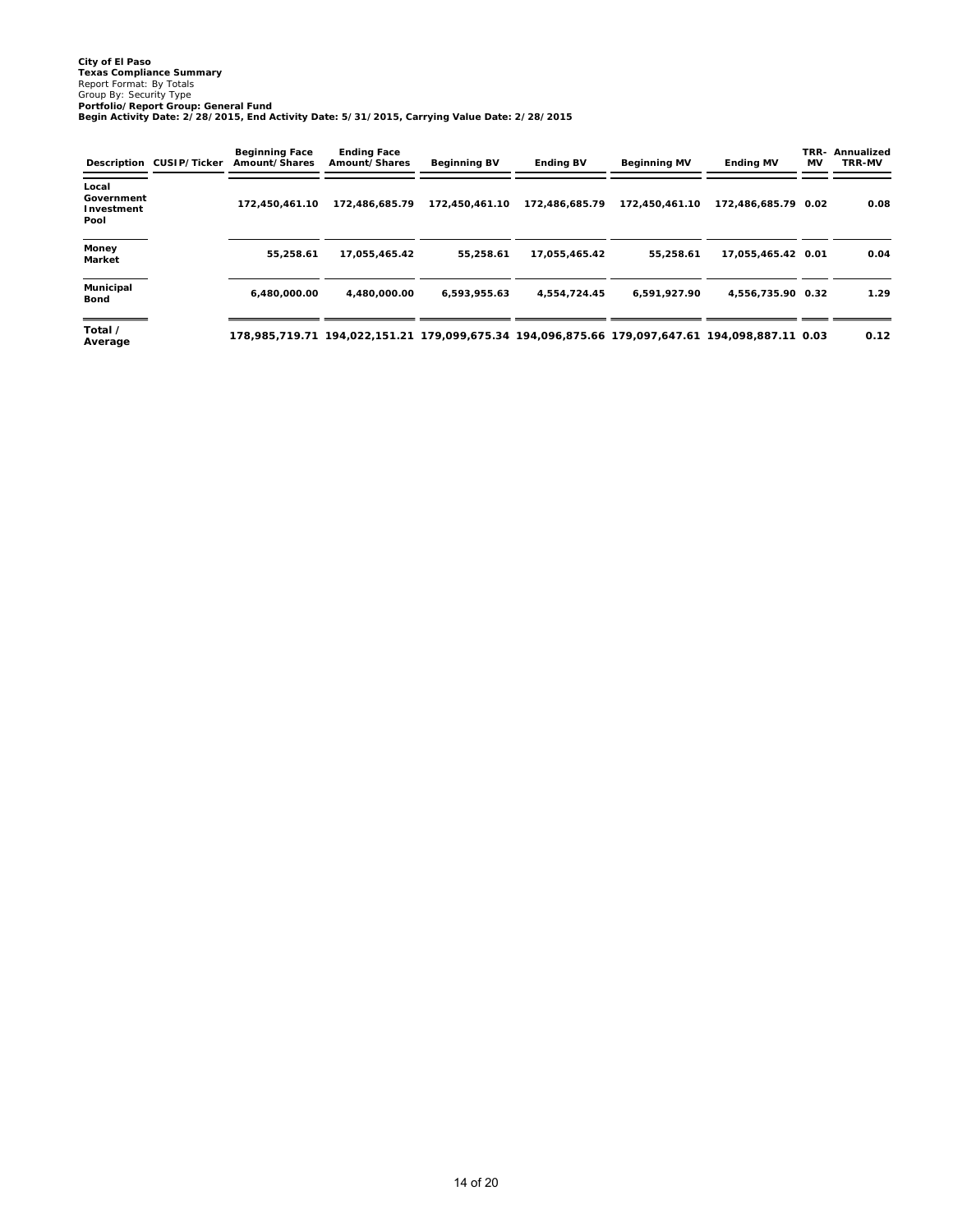# **City of El Paso Texas Compliance Details - by Security Type** Report Format: By Transaction Group By: Security Type **Portfolio/Report Group: General Fund As of 5/31/2015**

| Description                        | CUSIP/Ticker   | <b>Issuer</b>               | Face<br>Amount/Shares | Next<br>Call<br>Date | <b>YTM</b><br>@<br>Cost | Market<br>Price  | Settlement Maturity<br>Date | Date                | <b>Market Value</b> | <b>Book Value</b>                       | Accrued<br>Interest | $%$ of<br>Portfolio |
|------------------------------------|----------------|-----------------------------|-----------------------|----------------------|-------------------------|------------------|-----------------------------|---------------------|---------------------|-----------------------------------------|---------------------|---------------------|
| Local Government Investment Pool   |                |                             |                       |                      |                         |                  |                             |                     |                     |                                         |                     |                     |
| Logic LGIP                         | LOGIC02        | Logic                       | 3,717,968.37          | N/A                  | 0.112                   | 100              | 6/18/2009                   | N/A                 | 3,717,968.37        | 3,717,968.37                            |                     | 1.92                |
| Logic LGIP                         | LOGIC01        | Logic                       | 48,084,310.29         | N/A                  | 0.112                   | 100              | 8/31/2008                   | N/A                 | 48,084,310.29       | 48,084,310.29                           |                     | 24.78               |
| TexasDaily LGIP                    | TEXASDAILY     | TexasDaily                  | 56,028,279.58         | N/A                  | 0.090                   | 100              | 8/31/2008                   | N/A                 | 56,028,279.58       | 56,028,279.58                           |                     | 28.88               |
| <b>TexPool LGIP</b>                | <b>TEXPOOL</b> | TexPool                     | 30,640,267.61         | N/A                  | 0.055                   | 100              | 8/31/2008                   | N/A                 | 30,640,267.61       | 30,640,267.61                           |                     | 15.79               |
| <b>TexStar LGIP</b>                | <b>TEXSTAR</b> | TexStar                     | 34,015,859.94         | N/A                  | 0.064                   | 100              | 8/31/2008                   | N/A                 | 34,015,859.94       | 34,015,859.94                           |                     | 17.53               |
| Sub Total /<br>Average             |                |                             | 172,486,685.79        |                      | 0.085                   | 100              |                             |                     | 172.486.685.79      | 172.486.685.79 0.00                     |                     | 88.90               |
| <b>Money Market</b>                |                |                             |                       |                      |                         |                  |                             |                     |                     |                                         |                     |                     |
| Wells Fargo MM                     | <b>WFPFC</b>   | Wells Fargo                 | 179.48                | N/A                  | 0.010                   | 100              | 8/31/2008                   | N/A                 | 179.48              | 179.48                                  |                     | 0.00                |
| Wells Fargo MM                     | WFCITY         | Wells Fargo                 | 17,055,285.94         | N/A                  | 0.010                   | 100              | 8/31/2008                   | N/A                 | 17,055,285.94       | 17,055,285.94                           |                     | 8.79                |
| Sub Total /<br>Average             |                |                             | 17,055,465.42         |                      | 0.010                   | 100              |                             |                     | 17,055,465.42       | 17,055,465.42 0.00                      |                     | 8.79                |
| <b>Municipal Bond</b>              |                |                             |                       |                      |                         |                  |                             |                     |                     |                                         |                     |                     |
| NEWYORKDORM<br>3.125 12/1/2015     | 6499057C4      | NEWYORKDORM                 | 1,300,000.00          |                      | 0.750                   | 101.367          |                             | 1/28/2013 12/1/2015 | 1,317,771.00        | 1,315,243.17 20,312.50                  |                     | 0.67                |
| PORT AUTH NY & NJ<br>4.5 9/15/2015 | 73358TR78      | PORT AUTH NY &<br><b>NJ</b> | 650,000.00            |                      | 0.750                   | 101.136          | 1/29/2013 9/15/2015         |                     | 657,384.00          | 656,958.66 6,175.00                     |                     | 0.34                |
| VIRGINIACOMWLTH<br>4.125 5/15/2016 | 927793RF8      | VIRGINIACOMWLTH             | 1,030,000.00          |                      | 1.220                   | 102.653          | 7/26/2013 5/15/2016         |                     | 1,057,325.90        | 1,058,019.02 1,888.33                   |                     | 0.53                |
| WILSCD 4.75<br>11/1/2015           | 969078QK3      | WILSCD                      | 1,500,000.00          |                      | 0.800                   | 101.617          | 1/31/2013 11/1/2015         |                     | 1,524,255.00        | 1,524,503.60 5,937.50                   |                     | 0.77                |
| Sub Total /<br>Average             |                |                             | 4,480,000.00          |                      |                         | 0.875 101.712855 |                             |                     | 4,556,735.90        | 4,554,724.45 34,313.33                  |                     | 2.31                |
| Total / Average                    |                |                             | 194,022,151.21        |                      |                         | 0.097 100.03955  |                             |                     |                     | 194,098,887.11 194,096,875.66 34,313.33 |                     | 100                 |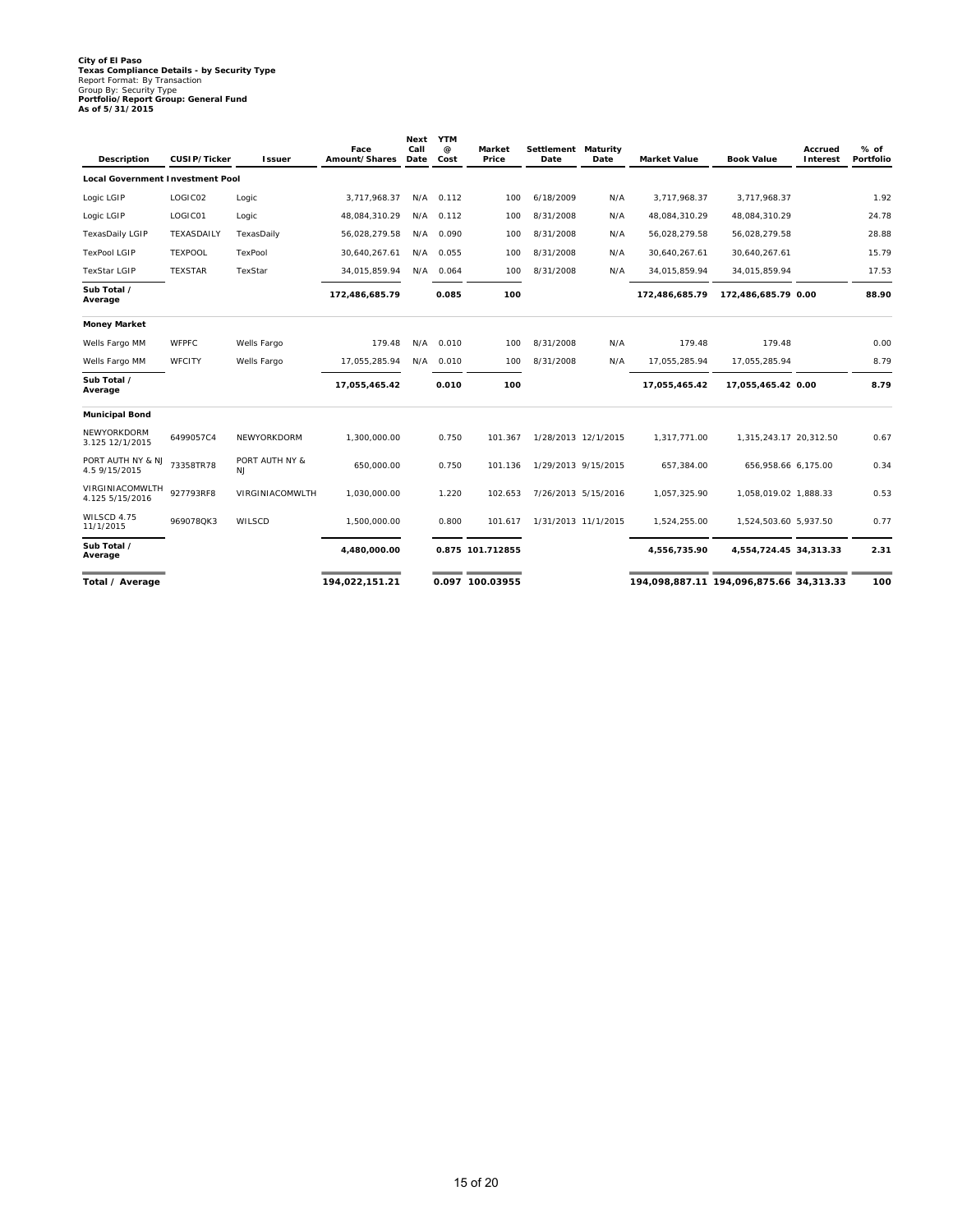# City of El Paso<br>Monthly General Ledger Report<br>Report Format: By Transaction<br>Portfolio/Report Group: General Fund<br>Portfolio/Report Group: General Fund<br>Begin Activity Date: 2/28/2015, End Activity Date: 5/31/2015, Carrying V

| Description                                                           | CUSIP/Ticker   | Settlement<br>Date | <b>Beginning Cost</b><br>Value | <b>Ending Cost</b><br>Value             | Beginning<br>Market<br>Accrued<br>Interest | <b>Difference</b><br>in Accrued<br>Interest | Ending<br>Market<br>Accrued<br>Interest | Interest/Dividends | Amortized Amortized<br>Premium | <b>Discount</b> |
|-----------------------------------------------------------------------|----------------|--------------------|--------------------------------|-----------------------------------------|--------------------------------------------|---------------------------------------------|-----------------------------------------|--------------------|--------------------------------|-----------------|
| <b>Local Government Investment Pool</b>                               |                |                    |                                |                                         |                                            |                                             |                                         |                    |                                |                 |
| Logic LGIP                                                            | LOGIC01        | 8/31/2008          | 48,071,181.98                  | 48,084,310.29                           | N/A                                        | 0.00                                        | N/A                                     | 13,128.31          | 0.00                           | 0.00            |
| Logic LGIP                                                            | LOGIC02        | 6/18/2009          | 3,716,953.29                   | 3,717,968.37                            | N/A                                        | 0.00                                        | N/A                                     | 1,015.08           | 0.00                           | 0.00            |
| TexasDaily LGIP                                                       | TEXASDAILY     | 8/31/2008          | 56,015,768.50                  | 56,028,279.58                           | N/A                                        | 0.00                                        | N/A                                     | 12,511.08          | 0.00                           | 0.00            |
| <b>TexPool LGIP</b>                                                   | <b>TEXPOOL</b> | 8/31/2008          | 30,636,260.64                  | 30,640,267.61                           | N/A                                        | 0.00                                        | N/A                                     | 4,006.97           | 0.00                           | 0.00            |
| <b>TexStar LGIP</b>                                                   | <b>TEXSTAR</b> | 8/31/2008          | 34,010,296.69                  | 34,015,859.94                           | N/A                                        | 0.00                                        | N/A                                     | 5,563.25           | 0.00                           | 0.00            |
| Sub<br>Total/Average<br>Local<br>Government<br><b>Investment Pool</b> |                |                    | 172,450,461.10                 | 172,486,685.79                          | 0.00                                       | 0.00                                        | 0.00                                    | 36,224.69          | 0.00                           | 0.00            |
| <b>Money Market</b>                                                   |                |                    |                                |                                         |                                            |                                             |                                         |                    |                                |                 |
| Wells Fargo MM                                                        | <b>WFCITY</b>  | 8/31/2008          | 55,079.13                      | 17,055,285.94                           | N/A                                        | 0.00                                        | N/A                                     | 277.07             | 0.00                           | 0.00            |
| Wells Fargo MM                                                        | <b>WFPFC</b>   | 8/31/2008          | 179.48                         | 179.48                                  | N/A                                        | 0.00                                        | N/A                                     | 0.00               | 0.00                           | 0.00            |
| Sub<br>Total/Average<br><b>Money Market</b>                           |                |                    | 55,258.61                      | 17,055,465.42                           | 0.00                                       | 0.00                                        | 0.00                                    | 277.07             | 0.00                           | 0.00            |
| <b>Municipal Bond</b>                                                 |                |                    |                                |                                         |                                            |                                             |                                         |                    |                                |                 |
| COSEDU 3.728<br>3/15/2015                                             | 19668QDR3      | 5/31/2012          | 2,155,400.00                   | 0.00                                    | 33,759.11                                  | $-33,759.11$                                | 0.00                                    | 37,280.00          | $-2,628.66$                    | 0.00            |
| NEWYORKDORM<br>3.125 12/1/2015                                        | 6499057C4      | 1/28/2013          | 1,386,632.00                   | 1,386,632.00                            | 9,817.71                                   | 10,494.79                                   | 20,312.50                               | 0.00               | $-7,875.63$                    | 0.00            |
| PORT AUTH NY &<br>NJ 4.5 9/15/2015                                    | 73358TR78      | 1/29/2013          | 713,297.00                     | 713,297.00                              | 13,243.75                                  | $-7,068.75$                                 | 6,175.00                                | 14,625.00          | $-6,222.64$                    | 0.00            |
| VIRGINIACOMWLTH<br>4.125 5/15/2016                                    | 927793RF8      | 7/26/2013          | 1,112,183.70                   | 1,112,183.70                            | 12,156.15                                  | $-10,267.82$                                | 1,888.33                                | 21,243.75          | $-7,574.91$                    | 0.00            |
| WILSCD 4.75<br>11/1/2015                                              | 969078QK3      | 1/31/2013          | 1,660,815.00                   | 1,660,815.00                            | 23,156.25                                  | $-17,218.75$                                | 5,937.50                                | 35,625.00          | $-14,929.34$                   | 0.00            |
| Sub<br>Total/Average<br><b>Municipal Bond</b>                         |                |                    | 7,028,327.70                   | 4,872,927.70                            |                                            | 92,132.97 -57,819.64                        | 34,313.33                               |                    | 108,773.75 -39,231.18          | 0.00            |
| Total / Average                                                       |                |                    |                                | 179,534,047.41 194,415,078.91 92,132.97 |                                            | 57.819.64                                   | 34,313.33                               | 145,275.51         | 39,231.18                      | 0.00            |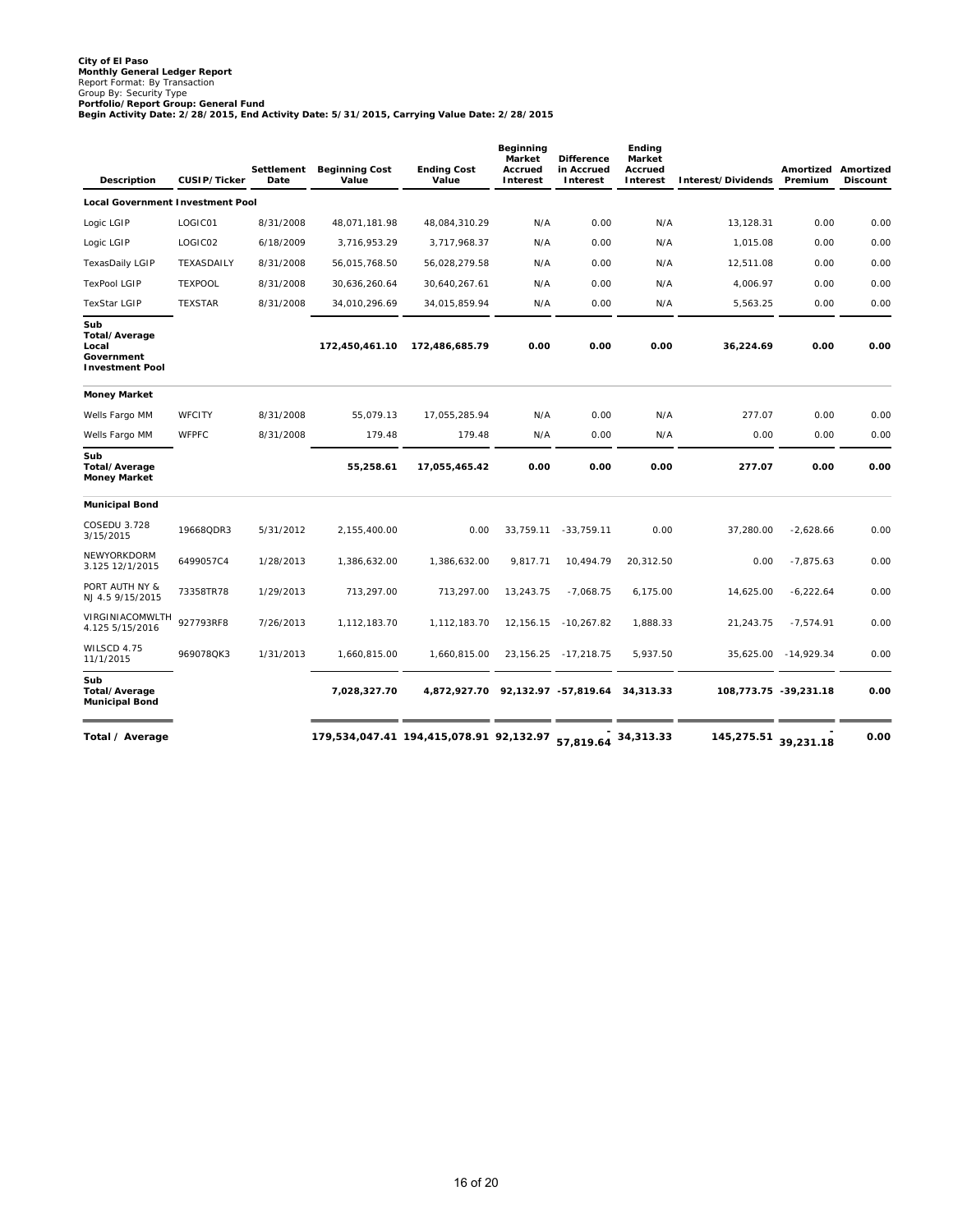City of El Paso<br>Portfolio Activity Report<br>Report Format: By Transaction<br>Portfolio/Report Group: General Fund<br>Portfolio/Report Group: General Fund<br>Begin Activity Date: 2/28/2015, End Activity Date: 5/31/2015, Carrying Value

| Description                                                               | CUSI P/Ticker     | Settlement<br>Date | <b>Beginning Face</b><br>Amount/Shares Interest | Buy<br>Accrued | <b>Buy Principal</b>             | Sell Principal | Sell<br>Accrued<br>Interest | <b>Ending Face</b><br>Amount/Shares                              | <b>Ending MV</b> | <b>Ending BV</b>                                                     | <b>Ending Cost</b><br>Value | Interest/Dividends                                 | Unrealized<br>Gain/Loss-<br><b>MV</b> | Realized<br>Gain/Loss-<br><b>MV</b> | Change in<br><b>MV</b> | Amortized Amortized<br>Premium | Discount | Ending<br>Market<br>Accrued<br>Interest |
|---------------------------------------------------------------------------|-------------------|--------------------|-------------------------------------------------|----------------|----------------------------------|----------------|-----------------------------|------------------------------------------------------------------|------------------|----------------------------------------------------------------------|-----------------------------|----------------------------------------------------|---------------------------------------|-------------------------------------|------------------------|--------------------------------|----------|-----------------------------------------|
| <b>Local Government Investment Pool</b>                                   |                   |                    |                                                 |                |                                  |                |                             |                                                                  |                  |                                                                      |                             |                                                    |                                       |                                     |                        |                                |          |                                         |
| Logic LGIP                                                                | LOGIC01           | 8/31/2008          | 48,071,181.98                                   | 0.00           | 13,128.31                        | 0.00           | 0.00                        | 48,084,310.29                                                    | 48,084,310.29    | 48,084,310.29                                                        | 48,084,310.29               | 13,128.31                                          | 0.00                                  | 0.00                                | 0.00                   | 0.00                           | 0.00     | N/A                                     |
| Logic LGIP                                                                | LOGIC02           | 6/18/2009          | 3,716,953.29                                    | 0.00           | 1.015.08                         | 0.00           | 0.00                        | 3.717.968.37                                                     | 3,717,968.37     | 3.717.968.37                                                         | 3.717.968.37                | 1,015.08                                           | 0.00                                  | 0.00                                | 0.00                   | 0.00                           | 0.00     | N/A                                     |
| <b>TexasDaily LGIP</b>                                                    | <b>TEXASDAILY</b> | 8/31/2008          | 56,015,768.50                                   | 0.00           | 12.511.08                        | 0.00           | 0.00                        | 56,028,279.58                                                    | 56,028,279.58    | 56,028,279.58                                                        | 56.028.279.58               | 12.511.08                                          | 0.00                                  | 0.00                                | 0.00                   | 0.00                           | 0.00     | N/A                                     |
| <b>TexPool LGIP</b>                                                       | <b>TEXPOOL</b>    | 8/31/2008          | 30,636,260.64                                   | 0.00           | 4.006.97                         | 0.00           | 0.00                        | 30,640,267.61                                                    | 30,640,267.61    | 30,640,267.61                                                        | 30,640,267.61               | 4,006.97                                           | 0.00                                  | 0.00                                | 0.00                   | 0.00                           | 0.00     | N/A                                     |
| <b>TexStar LGIP</b>                                                       | <b>TEXSTAR</b>    | 8/31/2008          | 34.010.296.69                                   | 0.00           | 5.563.25                         | 0.00           | 0.00                        | 34.015.859.94                                                    | 34.015.859.94    | 34.015.859.94                                                        | 34.015.859.94               | 5.563.25                                           | 0.00                                  | 0.00                                | 0.00                   | 0.00                           | 0.00     | N/A                                     |
| Sub<br>Total/Average<br><b>Local Government</b><br><b>Investment Pool</b> |                   |                    | 172,450,461.10                                  | 0.00           | 36,224.69                        | 0.00           | 0.00                        |                                                                  |                  | 172,486,685.79    172,486,685.79    172,486,685.79    172,486,685.79 |                             | 36,224.69                                          | 0.00                                  | 0.00                                | 0.00                   | 0.00                           | 0.00     | 0.00                                    |
| <b>Money Market</b>                                                       |                   |                    |                                                 |                |                                  |                |                             |                                                                  |                  |                                                                      |                             |                                                    |                                       |                                     |                        |                                |          |                                         |
| Wells Fargo MM                                                            | WFCITY            | 8/31/2008          | 55,079.13                                       | 0.00           | 32,000,206.81                    | 15.000.000.00  | 0.00                        | 17,055,285.94                                                    | 17,055,285.94    | 17,055,285.94                                                        | 17,055,285.94               | 277.07                                             | 0.00                                  | 0.00                                | 0.00                   | 0.00                           | 0.00     | N/A                                     |
| Wells Fargo MM                                                            | WFPFC             | 8/31/2008          | 179.48                                          | 0.00           | 0.00                             | 0.00           | 0.00                        | 179.48                                                           | 179.48           | 179.48                                                               | 179.48                      | 0.00                                               | 0.00                                  | 0.00                                | 0.00                   | 0.00                           | 0.00     | N/A                                     |
| Sub<br>Total/Average<br>Money Market                                      |                   |                    | 55.258.61                                       | 0.00           | 32.000.206.81                    | 15,000,000,00  | 0.00                        | 17.055.465.42                                                    | 17.055.465.42    | 17.055.465.42                                                        | 17.055.465.42               | 277.07                                             | 0.00                                  | 0.00                                | 0.00                   | 0.00                           | 0.00     | 0.00                                    |
| Municipal                                                                 |                   |                    |                                                 |                |                                  |                |                             |                                                                  |                  |                                                                      |                             |                                                    |                                       |                                     |                        |                                |          |                                         |
| COSEDU 3.728<br>3/15/2015                                                 | 19668QDR3         | 5/31/2012          | 2,000,000.00                                    | 0.00           | 0.00                             | 2,000,000.00   | 0.00                        | 0.00                                                             | 0.00             | 0.00                                                                 | 0.00                        | 37,280.00                                          | 0.00                                  | $-1.960.00$                         | $-1.960.00$            | $-2,628.66$                    | 0.00     | 0.00                                    |
| NEWYORKDORM<br>3.125 12/1/2015                                            | 6499057C4         | 1/28/2013          | 1.300.000.00                                    | 0.00           | 0.00                             | 0.00           | 0.00                        | 1.300.000.00                                                     | 1,317,771.00     | 1.315.243.17                                                         | 1,386,632.00                | 0.00                                               | $-6.578.00$                           | 0.00                                | $-6.578.00$            | $-7.875.63$                    | 0.00     | 20,312.50                               |
| PORT AUTH NY & NJ<br>4.5 9/15/2015                                        | 73358TR78         | 1/29/2013          | 650,000.00                                      | 0.00           | 0.00                             | 0.00           | 0.00                        | 650,000.00                                                       | 657,384.00       | 656,958.66                                                           | 713,297.00                  | 14,625.00                                          | $-6,376.50$                           | 0.00                                | $-6,376.50$            | $-6,222.64$                    | 0.00     | 6,175.00                                |
| VIRGINIACOMWLTH<br>4.125 5/15/2016                                        | 927793RF8         | 7/26/2013          | 1.030.000.00                                    | 0.00           | 0.00                             | 0.00           | 0.00                        | 1,030,000.00                                                     | 1,057,325.90     | 1,058,019.02                                                         | 1,112,183.70                | 21.243.75                                          | $-5,922.50$                           | 0.00                                | $-5.922.50$            | $-7.574.91$                    | 0.00     | 1,888.33                                |
| WILSCD 4.75<br>11/1/2015                                                  | 969078QK3         | 1/31/2013          | 1,500,000.00                                    | 0.00           | 0.00                             | 0.00           | 0.00                        | 1,500,000.00                                                     | 1,524,255.00     | 1,524,503.60                                                         | 1,660,815.00                | 35,625.00                                          | $-14,355.00$                          |                                     |                        | 0.00 -14,355.00 -14,929.34     | 0.00     | 5.937.50                                |
| Sub<br>Total/Average<br>Municipal                                         |                   |                    | 6,480,000.00                                    | 0.00           | 0.00                             | 2,000,000.00   | 0.00                        | 4,480,000.00                                                     | 4,556,735.90     | 4,554,724.45                                                         | 4,872,927.70                |                                                    | 108.773.75 -33.232.00                 | -1.960.00 -35.192.00 -39.231.18     |                        |                                |          | 0.00 34,313.33                          |
| Total / Average                                                           |                   |                    | 178.985.719.71                                  |                | 0.00 32,036,431.50 17,000,000.00 |                |                             | 0.00 194,022,151.21 194,098,887.11 194,096,875.66 194,415,078.91 |                  |                                                                      |                             | 145,275.51 33,232.00 -1,960.00 35,192.00 39,231.18 |                                       |                                     |                        |                                |          | 0.00 34,313.33                          |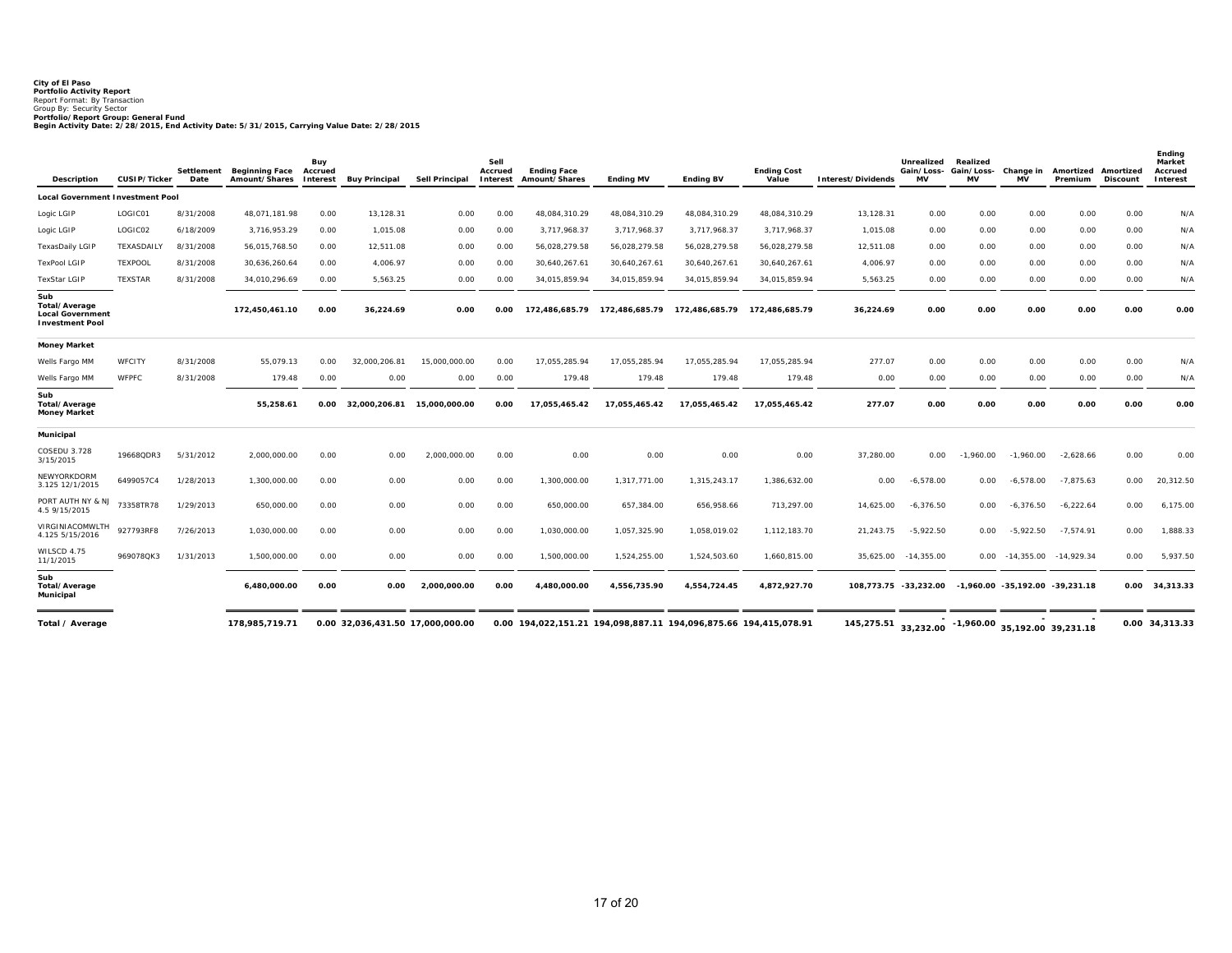# **City of El Paso Monthly Activity - by Action Portfolio/Report Group: General Fund From 3/1/2015 To 5/31/2015**

| Description                        |                | CUSIP/Ticker Broker/Dealer | Trade<br>Date | Settlement<br>Date | <b>YTM</b><br>$^{\copyright}$ | Face<br>Cost Amount/Shares | Principal                   | Interest/Dividends | Total              |
|------------------------------------|----------------|----------------------------|---------------|--------------------|-------------------------------|----------------------------|-----------------------------|--------------------|--------------------|
| <b>DEPOSIT</b>                     |                |                            |               |                    |                               |                            |                             |                    |                    |
| Logic LGIP                         | LOGIC02        | None                       | 3/31/2015     | 3/31/2015 0.000    |                               | 315.32                     | 315.32                      | 0.00               | 315.32             |
| Logic LGIP                         | LOGIC02        | None                       | 4/30/2015     | 4/30/2015 0.000    |                               | 345.36                     | 345.36                      | 0.00               | 345.36             |
| Logic LGIP                         | LOGIC02        | None                       | 5/31/2015     | 5/31/2015 0.000    |                               | 354.40                     | 354.40                      | 0.00               | 354.40             |
| Logic LGIP                         | LOGIC01        | None                       | 3/31/2015     | 3/31/2015 0.000    |                               | 4,078.15                   | 4,078.15                    | 0.00               | 4,078.15           |
| Logic LGIP                         | LOGIC01        | None                       | 4/30/2015     | 4/30/2015 0.000    |                               | 4,466.63                   | 4,466.63                    | 0.00               | 4,466.63           |
| Logic LGIP                         | LOGIC01        | None                       | 5/31/2015     | 5/31/2015 0.000    |                               | 4,583.53                   | 4,583.53                    | 0.00               | 4,583.53           |
| TexasDaily LGIP                    | TEXASDAILY     | None                       | 3/31/2015     | 3/31/2015 0.000    |                               | 4,256.40                   | 4,256.40                    | 0.00               | 4,256.40           |
| <b>TexasDaily LGIP</b>             | TEXASDAILY     | None                       | 4/30/2015     | 4/30/2015 0.000    |                               | 4,163.14                   | 4,163.14                    | 0.00               | 4,163.14           |
| <b>TexasDaily LGIP</b>             | TEXASDAILY     | None                       | 5/31/2015     | 5/31/2015 0.000    |                               | 4,091.54                   | 4,091.54                    | 0.00               | 4,091.54           |
| <b>TexPool LGIP</b>                | <b>TEXPOOL</b> | None                       | 3/31/2015     | 3/31/2015 0.000    |                               | 1,249.19                   | 1,249.19                    | 0.00               | 1,249.19           |
| <b>TexPool LGIP</b>                | <b>TEXPOOL</b> | None                       | 4/30/2015     | 4/30/2015 0.000    |                               | 1,319.32                   | 1,319.32                    | 0.00               | 1,319.32           |
| <b>TexPool LGIP</b>                | <b>TEXPOOL</b> | None                       | 5/31/2015     | 5/31/2015 0.000    |                               | 1,438.46                   | 1,438.46                    | 0.00               | 1,438.46           |
| <b>TexStar LGIP</b>                | <b>TEXSTAR</b> | None                       | 3/31/2015     | 3/31/2015 0.000    |                               | 1,745.58                   | 1,745.58                    | 0.00               | 1,745.58           |
| <b>TexStar LGIP</b>                | <b>TEXSTAR</b> | None                       | 4/30/2015     | 4/30/2015 0.000    |                               | 1,959.90                   | 1,959.90                    | 0.00               | 1,959.90           |
| <b>TexStar LGIP</b>                | <b>TEXSTAR</b> | None                       | 5/31/2015     | 5/31/2015 0.000    |                               | 1,857.77                   | 1,857.77                    | 0.00               | 1,857.77           |
| Wells Fargo MM                     | <b>WFCITY</b>  | None                       | 3/31/2015     | 3/31/2015 0.000    |                               | 0.47                       | 0.47                        | 0.00               | 0.47               |
| Wells Fargo MM                     | <b>WFCITY</b>  | None                       | 4/30/2015     | 4/30/2015 0.000    |                               | 0.45                       | 0.45                        | 0.00               | 0.45               |
| Wells Fargo MM                     | <b>WFCITY</b>  | None                       | 5/19/2015     | 5/19/2015 0.000    |                               | 0.27                       | 0.27                        | 0.00               | 0.27               |
| Wells Fargo MM                     | <b>WFCITY</b>  | None                       | 5/19/2015     | 5/19/2015 0.000    |                               | 32,000,000.00              | 32,000,000.00               | 0.00               | 32,000,000.00      |
| Wells Fargo MM                     | <b>WFCITY</b>  | None                       | 5/31/2015     | 5/31/2015 0.000    |                               | 205.62                     | 205.62                      | 0.00               | 205.62             |
| Sub Total /<br>Average             |                |                            |               |                    |                               |                            | 32,036,431.50 32,036,431.50 |                    | 0.00 32,036,431.50 |
| <b>INTEREST</b>                    |                |                            |               |                    |                               |                            |                             |                    |                    |
| COSEDU 3.728<br>3/15/2015          | 19668QDR3      | None                       | 3/15/2015     | 3/15/2015 0.000    |                               | 0.00                       | 0.00                        | 37,280.00          | 37,280.00          |
| Logic LGIP                         | LOGIC02        | None                       | 3/31/2015     | 3/31/2015 0.000    |                               | 0.00                       | 0.00                        | 315.32             | 315.32             |
| Logic LGIP                         | LOGIC02        | None                       | 4/30/2015     | 4/30/2015 0.000    |                               | 0.00                       | 0.00                        | 345.36             | 345.36             |
| Logic LGIP                         | LOGIC02        | None                       | 5/31/2015     | 5/31/2015 0.000    |                               | 0.00                       | 0.00                        | 354.40             | 354.40             |
| Logic LGIP                         | LOGIC01        | None                       | 3/31/2015     | 3/31/2015 0.000    |                               | 0.00                       | 0.00                        | 4,078.15           | 4,078.15           |
| Logic LGIP                         | LOGIC01        | None                       | 4/30/2015     | 4/30/2015 0.000    |                               | 0.00                       | 0.00                        | 4,466.63           | 4,466.63           |
| Logic LGIP                         | LOGIC01        | None                       | 5/31/2015     | 5/31/2015 0.000    |                               | 0.00                       | 0.00                        | 4,583.53           | 4,583.53           |
| PORT AUTH NY & NJ<br>4.5 9/15/2015 | 73358TR78      | None                       | 3/16/2015     | 3/16/2015 0.000    |                               | 0.00                       | 0.00                        | 14,625.00          | 14,625.00          |
| TexasDaily LGIP                    | TEXASDAILY     | None                       | 3/31/2015     | 3/31/2015 0.000    |                               | 0.00                       | 0.00                        | 4,256.40           | 4,256.40           |
| TexasDaily LGIP                    | TEXASDAILY     | None                       | 4/30/2015     | 4/30/2015 0.000    |                               | 0.00                       | 0.00                        | 4,163.14           | 4,163.14           |
| TexasDaily LGIP                    | TEXASDAILY     | None                       | 5/31/2015     | 5/31/2015 0.000    |                               | 0.00                       | 0.00                        | 4,091.54           | 4,091.54           |
| <b>TexPool LGIP</b>                | <b>TEXPOOL</b> | None                       | 3/31/2015     | 3/31/2015 0.000    |                               | 0.00                       | 0.00                        | 1,249.19           | 1,249.19           |
| <b>TexPool LGIP</b>                | <b>TEXPOOL</b> | None                       | 4/30/2015     | 4/30/2015 0.000    |                               | 0.00                       | 0.00                        | 1,319.32           | 1,319.32           |
| <b>TexPool LGIP</b>                | <b>TEXPOOL</b> | None                       | 5/31/2015     | 5/31/2015 0.000    |                               | 0.00                       | 0.00                        | 1,438.46           | 1,438.46           |
| <b>TexStar LGIP</b>                | <b>TEXSTAR</b> |                            |               | 3/31/2015 0.000    |                               | 0.00                       | 0.00                        | 1,745.58           | 1,745.58           |
|                                    |                | None                       | 3/31/2015     |                    |                               |                            |                             |                    |                    |
| <b>TexStar LGIP</b>                | <b>TEXSTAR</b> | None                       | 4/30/2015     | 4/30/2015 0.000    |                               | 0.00                       | 0.00                        | 1,959.90           | 1,959.90           |
| <b>TexStar LGIP</b>                | TEXSTAR        | None                       | 5/31/2015     | 5/31/2015 0.000    |                               | 0.00                       | 0.00                        | 1,857.77           | 1,857.77           |
| VIRGINIACOMWLTH<br>4.125 5/15/2016 | 927793RF8      | None                       | 5/15/2015     | 5/15/2015 0.000    |                               | 0.00                       | 0.00                        | 21,243.75          | 21,243.75          |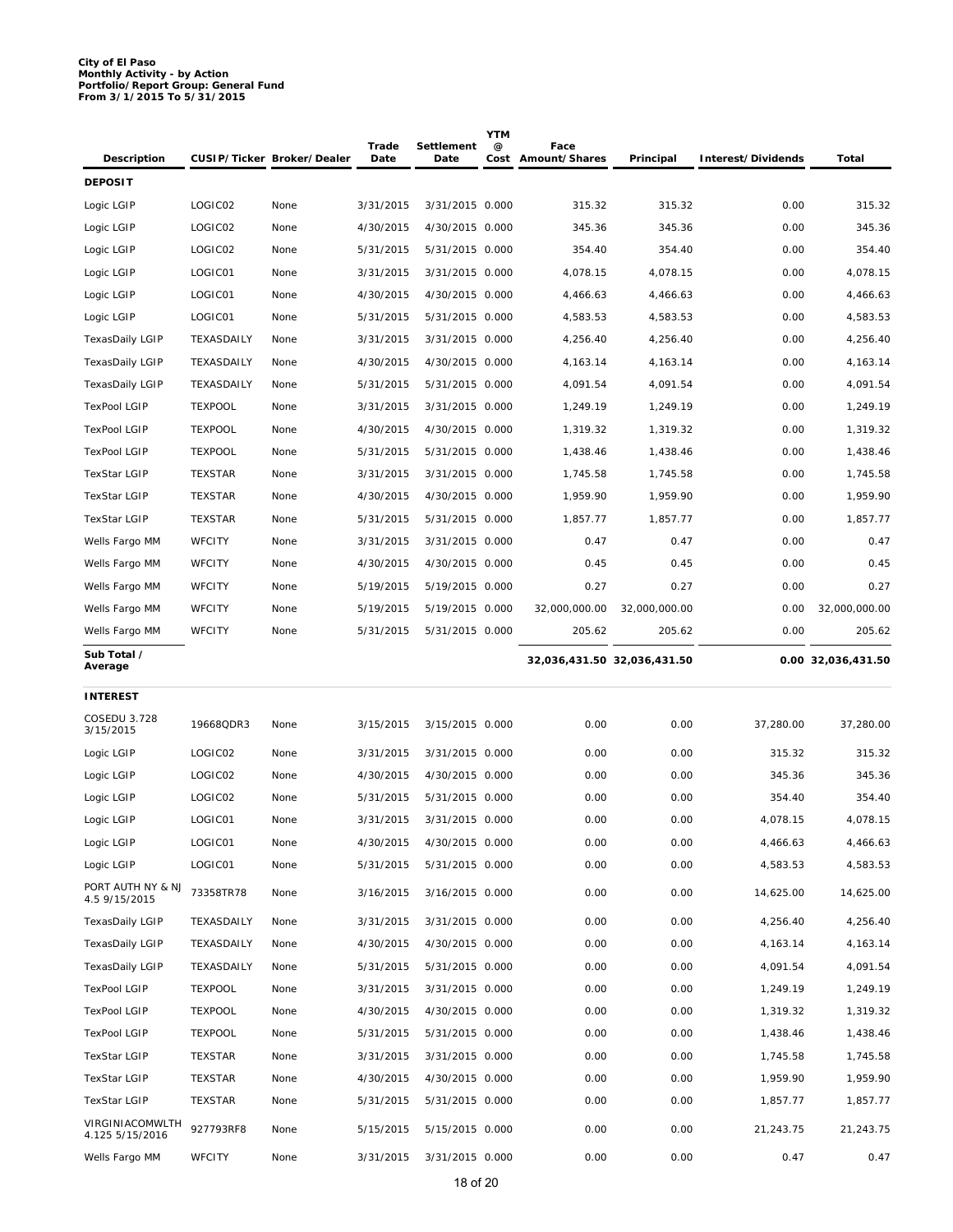| Description               |               | CUSIP/Ticker Broker/Dealer | Trade<br>Date | Settlement<br>Date | <b>YTM</b><br>$\omega$<br>Cost | Face<br>Amount/Shares       | Principal     | Interest/Dividends | Total              |
|---------------------------|---------------|----------------------------|---------------|--------------------|--------------------------------|-----------------------------|---------------|--------------------|--------------------|
| Wells Fargo MM            | WFCITY        | None                       | 4/30/2015     | 4/30/2015 0.000    |                                | 0.00                        | 0.00          | 0.45               | 0.45               |
| Wells Fargo MM            | <b>WFCITY</b> | None                       | 5/19/2015     | 5/19/2015 0.000    |                                | 0.00                        | 0.00          | 0.27               | 0.27               |
| Wells Fargo MM            | WFCITY        | None                       | 5/21/2015     | 5/21/2015 0.000    |                                | 0.00                        | 0.00          | 70.26              | 70.26              |
| Wells Fargo MM            | WFCITY        | None                       | 5/31/2015     | 5/31/2015 0.000    |                                | 0.00                        | 0.00          | 205.62             | 205.62             |
| WILSCD 4.75<br>11/1/2015  | 969078QK3     | None                       | 5/1/2015      | 5/1/2015 0.000     |                                | 0.00                        | 0.00          | 35,625.00          | 35,625.00          |
| Sub Total /<br>Average    |               |                            |               |                    |                                | 0.00                        | 0.00          | 145,275.51         | 145,275.51         |
| <b>MATURED</b>            |               |                            |               |                    |                                |                             |               |                    |                    |
| COSEDU 3.728<br>3/15/2015 | 19668QDR3     | FirstSouthwest             | 3/15/2015     | 3/15/2015 0.000    |                                | 2.000.000.00                | 2.000.000.00  | 0.00               | 2,000,000.00       |
| Sub Total /<br>Average    |               |                            |               |                    |                                | 2,000,000.00                | 2,000,000.00  | 0.00               | 2,000,000.00       |
| <b>WITHDRAW</b>           |               |                            |               |                    |                                |                             |               |                    |                    |
| Wells Fargo MM            | WFCITY        | None                       | 5/21/2015     | 5/21/2015 0.000    |                                | 15,000,000,00               | 15.000.000.00 | 0.00               | 15,000,000.00      |
| Sub Total /<br>Average    |               |                            |               |                    |                                | 15,000,000.00 15,000,000.00 |               |                    | 0.00 15,000,000.00 |